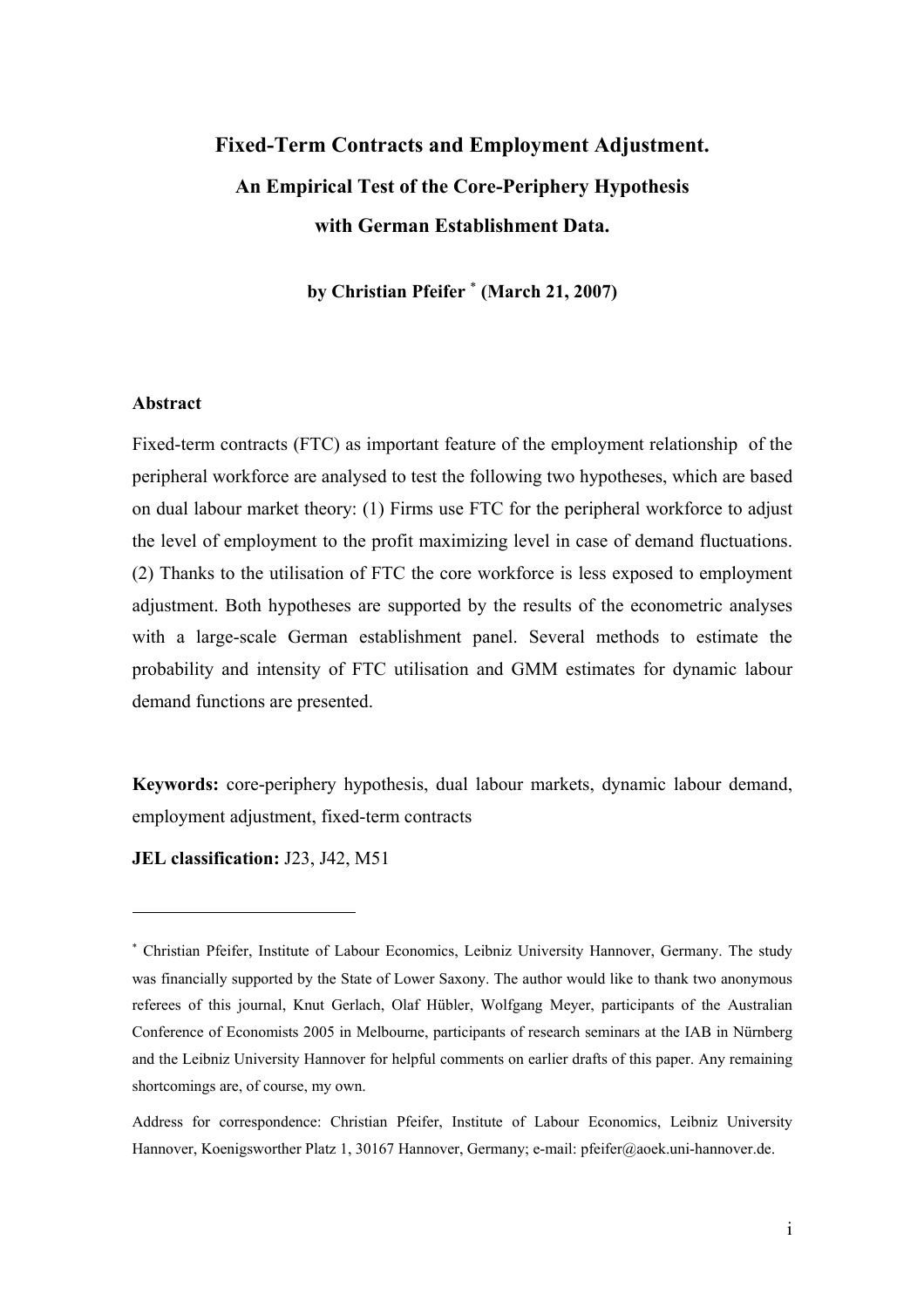# **Fixed-Term Contracts and Employment Adjustment. An Empirical Test of the Core-Periphery Hypothesis with German Establishment Data.**

# **Abstract**

Fixed-term contracts (FTC) as important feature of the employment relationship of the peripheral workforce are analysed to test the following two hypotheses, which are based on dual labour market theory: (1) Firms use FTC for the peripheral workforce to adjust the level of employment to the profit maximizing level in case of demand fluctuations. (2) Thanks to the utilisation of FTC the core workforce is less exposed to employment adjustment. Both hypotheses are supported by the results of the econometric analyses with a large-scale German establishment panel. Several methods to estimate the probability and intensity of FTC utilisation and GMM estimates for dynamic labour demand functions are presented.

**Keywords:** core-periphery hypothesis, dual labour markets, dynamic labour demand, employment adjustment, fixed-term contracts

**JEL classification:** J23, J42, M51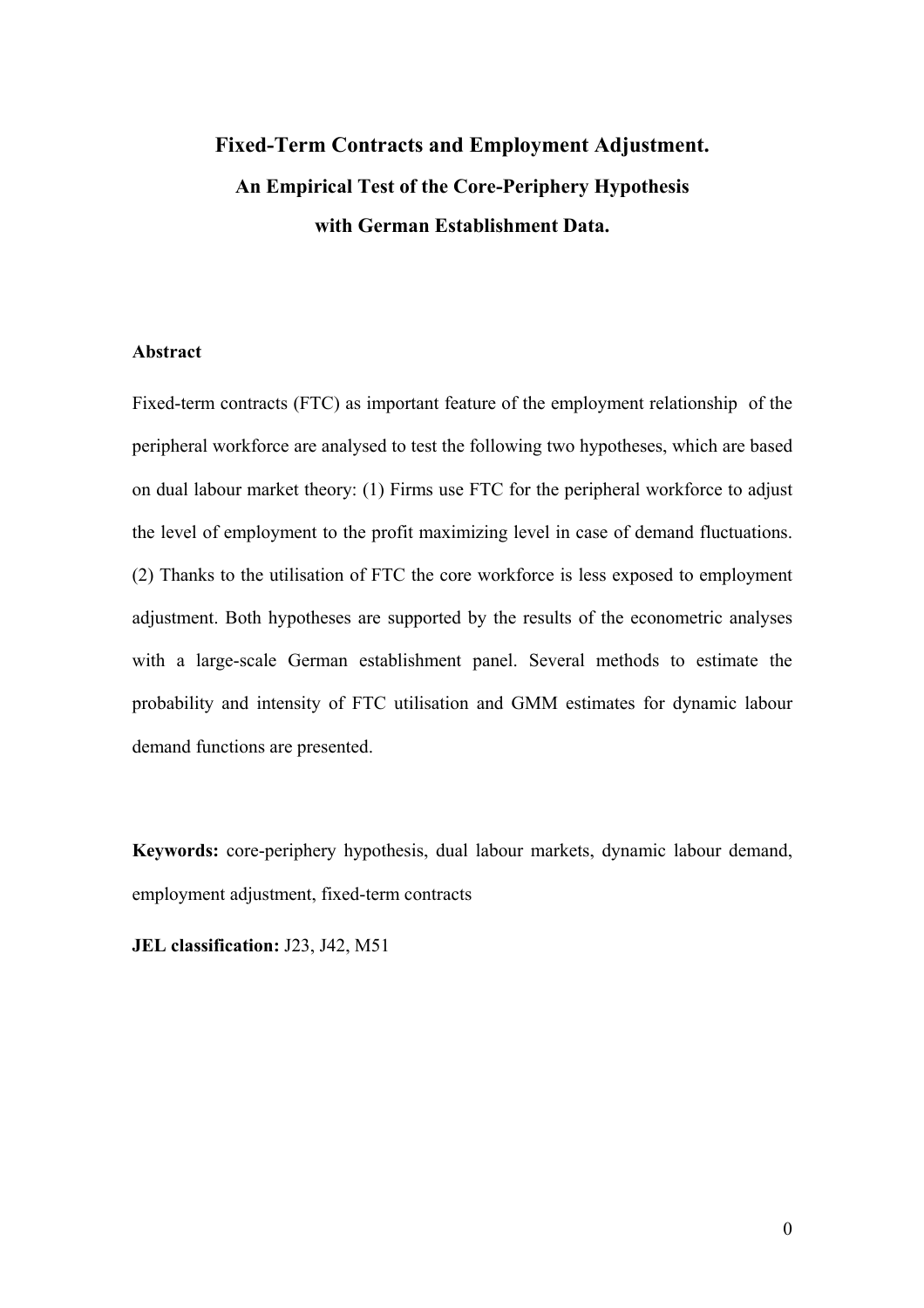#### **I Introduction**

The need for firms to adjust flexibly to demand-induced output fluctuations and the importance of employment flexibility have been recently discussed in many economic and management studies (Abraham, 1988; Carlsson, 1989; Hunter et al., 1993; Brodsky, 1994; Houseman, 2001). One instrument of employment flexibility are fixed-term contracts (FTC). According to dual labour market theory, employees with FTC can be interpreted as a firm's peripheral workforce, whereas a non-temporary employment relationship is a typical characteristic of the core workforce (Atkinson, 1987; Kalleberg, 2001; Cappelli/Neumark, 2004). The core-periphery hypothesis implies that nontemporary employees gain a higher degree of job security (probability of keeping the job) due to the use of a flexible workforce, since temporary employment is used as a "buffer", which is adjusted to demand fluctuations (Booth/Francesconi/Frank, 2002a). Moreover, the core workforce benefits from better working conditions including higher income. This should lead to lower voluntary turnover (quits) among the non-temporary employees, which results in a higher job stability (time spent on the job).

Empirical support of the core-periphery hypothesis is limited. Most prior research focused on interviews with employers, simply asking if they use a core and a peripheral workforce and for which purpose they do so (Hunter et al., 1993; Houseman, 2001). Cappelli and Neumark (2004) analyse the effect of contingent work on job security in the United States. They state that "the evidence paints a rather clear picture regarding the core-periphery hypothesis because we find that contingent work and involuntary turnover of the permanent workforce are positively and significantly related, contradicting the core-periphery hypothesis" (Cappelli/Neumark, 2004: 177). Pfeifer (2005) estimates the impact of fixed-term contracts and temporary agency work on the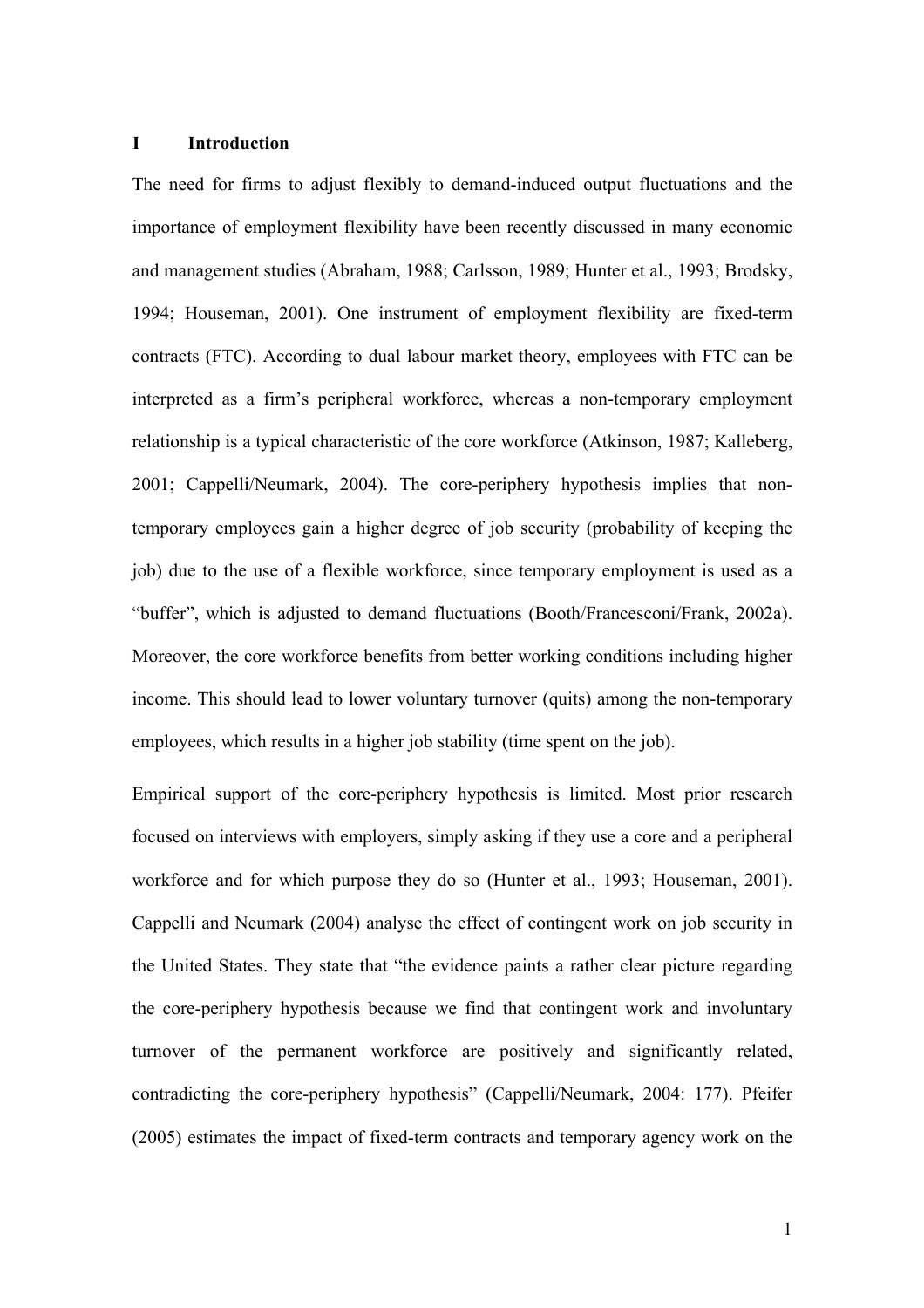number of layoffs and quits in German establishments. He also finds no evidence that the use of temporary employment lowers turnover among the core workforce. Therefore, other empirical strategies are used in this paper to test the core-periphery hypothesis.

The paper is organised in the following way: In the next section, some institutional background information about fixed-term contracts (FTC) in Germany is presented, which is accompanied by descriptive statistics about FTC. Section three focuses on theoretical considerations and the generation of research hypotheses. In section four, the data and the estimation techniques are explained, which are followed by the empirical results in section five. The paper ends with a short conclusion in section six.

# **II Fixed-Term Contracts in Germany**

Fixed-term contracts (FTC) in Germany were highly regulated until the introduction of the Employment Promotion Act ("Beschäftigungsförderungsgesetz") in 1985. This legal change relaxed the former rule that the employer had to demonstrate the temporary nature of the work (objective reasons like, for example, seasonal fluctuations) and that FTC had a maximum duration of only six months. The Employment Promotion Act of 1985 allowed single FTC up to 18 months without justification for newly hired employees and apprentices without a regular job offer. In 1996, the duration of FTC was raised to 24 months with three renewals possible within this period. Moreover, employees after finishing their apprenticeship could be employed unconditionally in FTC and FTC for employees older than 60 years were allowed without any restrictions of the duration. Finally, if the contract was justified by an objective reason, the aforementioned restrictions did not apply. In January 2001, the regulation of FTC in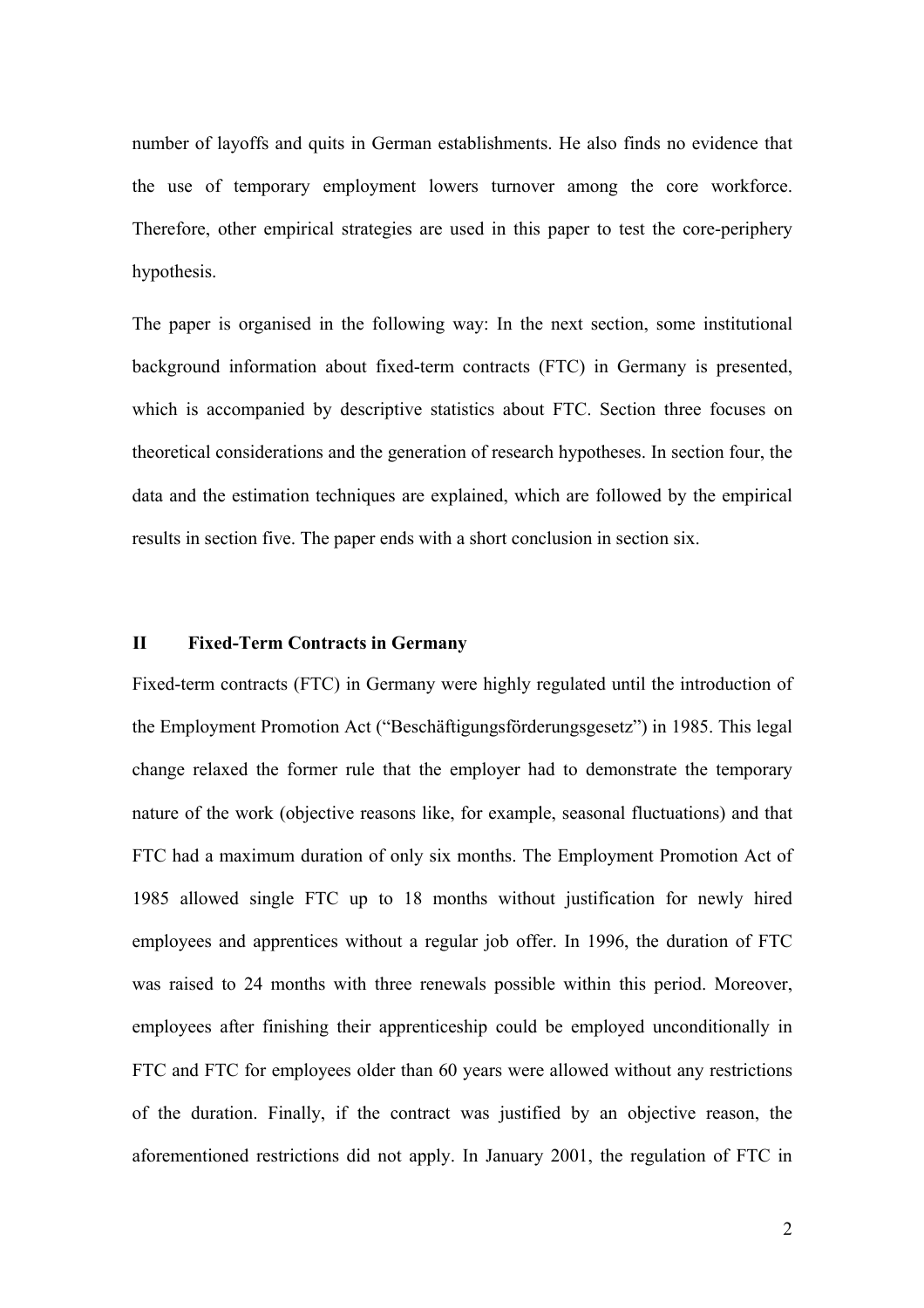Germany was again renewed and regulated in a single law ("Gesetz über Teilzeitarbeit und befristete Arbeitsverträge") for the first time. The new legislation includes the prohibition of discrimination at the workplace, which refers to equal pay and treatment. Another change affects the definition of the elderly defined as older than 58 years and more recently older than 52.

Compared with other European countries, the share of FTC in total employment for Germany is about average. According to the European Union Workforce Census 2003, the share of FTC in all 25 EU countries is on average 12.8 percent and in Germany it is 12.2 percent. A comparison with other major European economies shows some differences. While the UK is located at the lower end with 5.8 percent, Italy has a share of 9.5 percent and France of 12.7 percent. In Spain nearly every third employee works in a FTC. There is some cross-country evidence that the share of temporary employment is larger in countries with higher levels of employment protection for permanent employees (OECD, 2004: 86-89).

Table 1 displays the structure of FTC employment among German employees (without trainees) in 2004.<sup>1</sup> The share of FTC in total employment is 7.7 percent. The differences between men (7.5%) and women (8.0%) as well as between blue-collar workers (7.9%) and white-collar workers (7.7%) are not worth mentioning. In West Germany 7.1 percent of employees work in FTC, whereas the share of FTC in East Germany is 10.7 percent. Furthermore, 7.4 percent of Germans work in FTC, while the share is 11.5 percent among non-Germans. The largest differences can be found between different

l

 $<sup>1</sup>$  The data base is the German Microcensus, which is a 1%-sample of all households. As datasets with</sup> different bases are used in this section, the shares differ.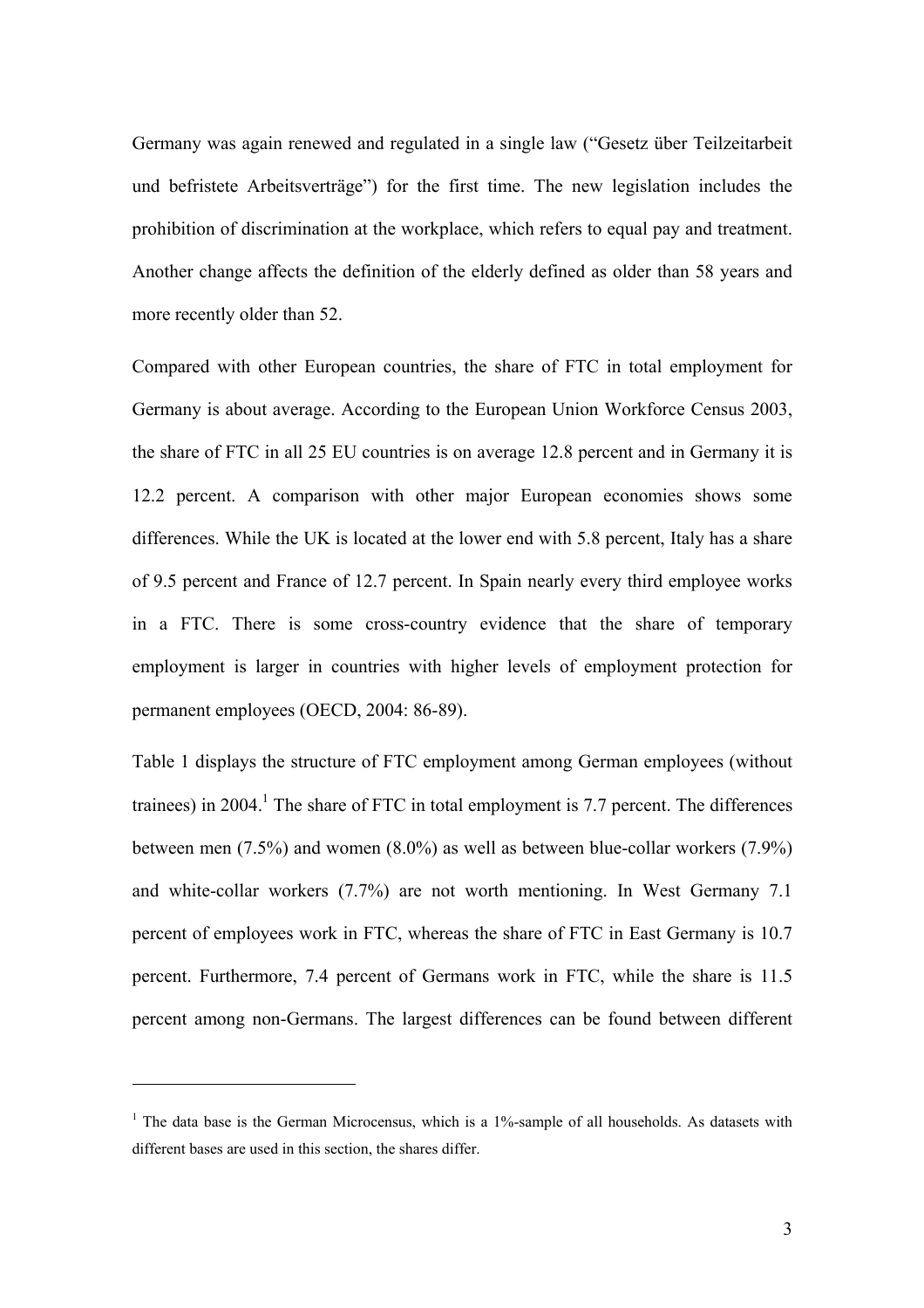age groups: especially younger employees work in FTC. One reason for these differences might be the difficult labour market situation for young people, non-Germans, and in East Germany. The pressure for accepting a FTC might be larger for those who are not eligible for generous unemployment benefits.

Some evidence of the reasons for being employed in FTC are available for 2002. Overall, most contracts are fixed-termed because of training purposes. However, if we exclude this training aspect, 18.5 percent work in FTC because they could not find a permanent job, whereas only 3.7 percent of the employees in FTC do not wish to work on a permanent basis. Another important reason (17.6%) is FTC as probationary period, i.e., firms use FTC to screen newly hired employees (Engellandt/Riphahn, 2005). Thus, FTC might serve as a stepping stone into permanent employment (Booth/Francesconi/Frank, 2002b).

#### **-** *insert table 1 about here*

The Hannover Firm Panel (see section IV and data appendix for a description of the dataset) contains additional information about FTC for the period 2000 to 2004. Table 2 informs about the spread and trend of FTC in the federal state of Lower Saxony. The share of firms which use FTC has increased from 10 percent in the year 2000 to 18 percent in 2004, while the share of employees (without trainees) is basically stable over time. About 5 percent of all employees and 10 percent of employees in firms using FTC are employed in FTC. The importance of FTC becomes larger if new hires are considered. Overall nearly 30 percent of all establishments hired new employees in the first six months of each year. While in 2001 only 27 percent of these firms hired employees on a fixed-term basis, this proportion increases to 41 percent in 2004. A similar trend can be detected for the share of FTC hiring in all hiring. In 2001, 37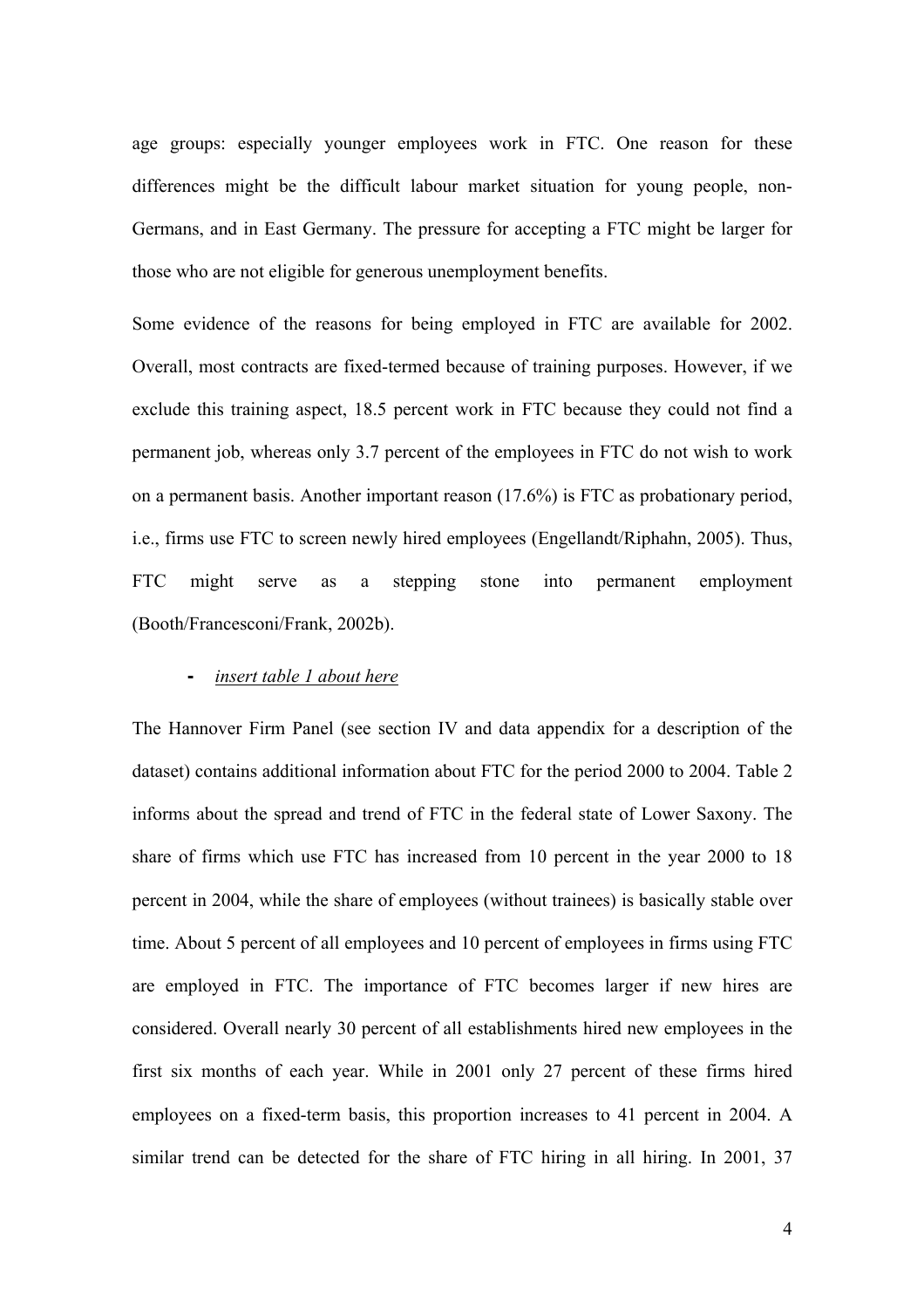percent of all hired employees had FTC, which increased to 46 percent in 2004. If only firms with FTC hiring are taken into account, the numbers are even more impressive: Three out of four newly hired employees work in FTC!

**-** *insert table 2 about here*

# **III Theory and Hypotheses**

Firms have several options to react to demand-induced output fluctuations (Pfeifer, 2005). One is that a firm can vary the number of non-temporary employees or the number of temporary employees to adjust its employment to the profit maximizing level. Non-temporary employment has relatively high adjustment costs so that firms are often interested in stable employment relationships (Gerlach/Jirjahn, 1999). These adjustment costs include fixed employment costs (e.g., administration costs for hiring and layoff), investments in firm specific human capital, long-term work incentives (e.g., seniority wages), and separation costs due to institutional employment protection (e.g., severance pay, law suits). Conversely, varying the peripheral workforce can help to save such costs and to accelerate employment adjustment (Bentolila/Saint-Paul, 1992; Hagen, 2003). Typically the peripheral workforce consists of contingent workers with FTC, who have low levels of firm specific human capital and weaker employment protection (OECD, 2002: 127-185; OECD, 2004: 61-125).

Not taking into account dual labour markets in an economy (Berger/Piore, 1980; Bulow/Summers, 1986), this paper concentrates on internal dual labour markets, i.e., one firm employs a core as well as a peripheral workforce (Rebitzer/Taylor, 1991; Saint-Paul, 1991; Saint-Paul, 1996). Models of dual labour markets are usually based on efficiency wage models (Shapiro/Stiglitz, 1984), emphasising the level of effort an

5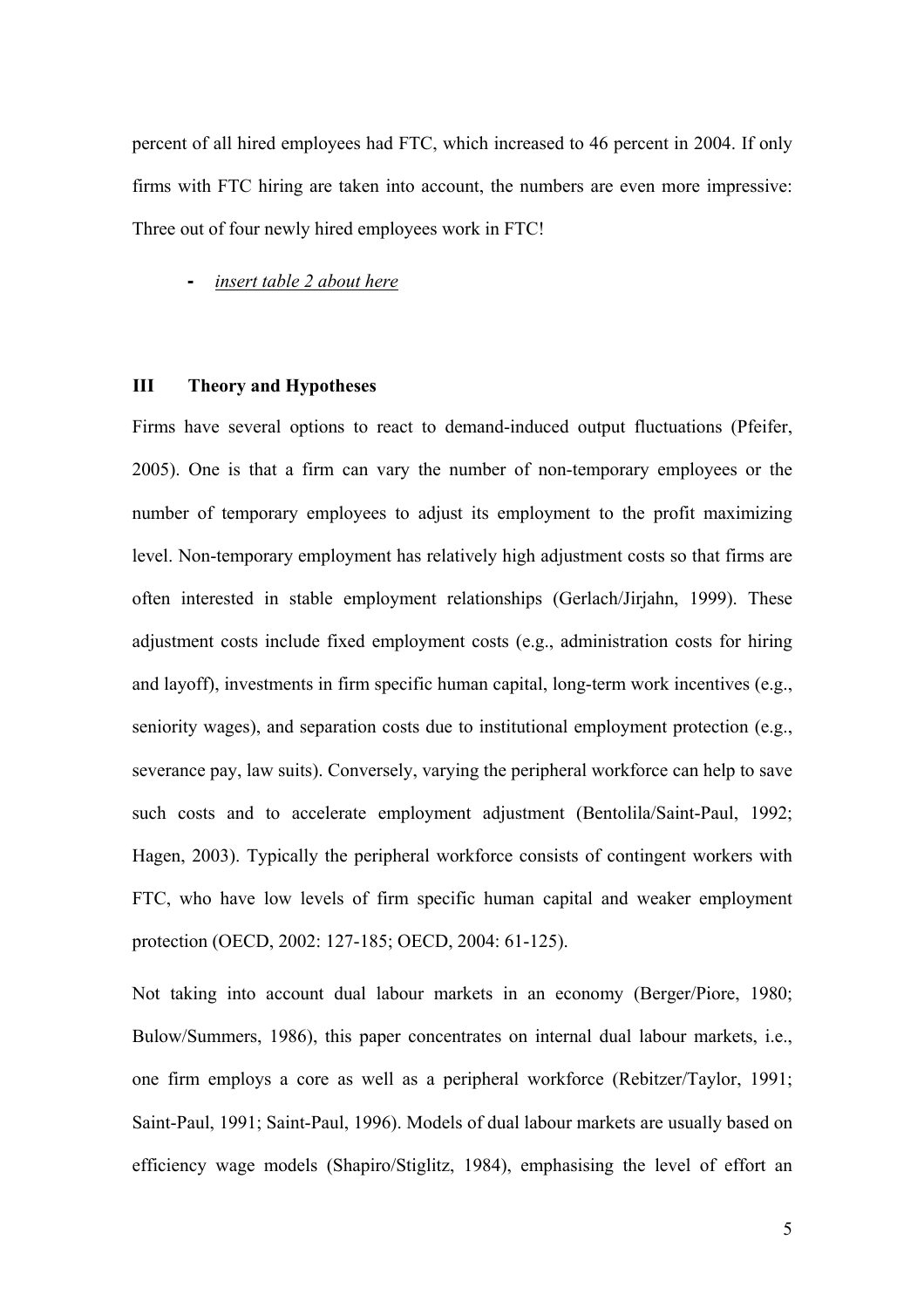employee is willing to provide (non shirking condition). In general, firms with high monitoring costs employ a core workforce with long term employment relationships and efficiency wages, whereas firms with low monitoring costs prefer a peripheral workforce which is closely monitored. This, however, does not yet lead to an internal dual labour market, in which both workforces are employed by one firm. Such internal dual labour markets emerge in the case of demand fluctuations. In the following, this is briefly illustrated in a simple two-period efficiency wage model. $2$ 

The non shirking condition in (1) requires that the expected lifetime utility of a non shirking worker is larger than the expected lifetime utility of a shirking worker. The non shirking lifetime utility contains in the first period the efficiency wage (*w*) minus the worker's effort (*e*>0). In the second period, the non shirker is still employed with the probability<sup>3</sup>  $(1 - \alpha)$  and obtains again the wage *w* and has the disutility *e*. Even if the worker does not shirk, he can be laid off due to a fall in demand with the probability  $\alpha$ and gets only an alternative utility  $U_A$ , which could be the market wage or some kind of unemployment benefits. For a shirking worker the utility in the first period is simply the wage because he provides no effort  $(e=0)$ . If the firm detects this misbehaviour, the shirker is laid off and gets only an alternative utility in the second period. The probability that the worker is caught shirking is denoted with  $\beta$ . Hence, the joint probability for a shirker to remain employed and to obtain the efficiency wage is

l

 $2<sup>2</sup>$  The basic idea to show that the efficiency wage needs to be larger if the probability of being laid off in the case of a fall in demand increases is not affected by the number of periods or the discount rate, which is omitted in this simple model.

<sup>&</sup>lt;sup>3</sup> The probabilities in this model can take on values between zero and one.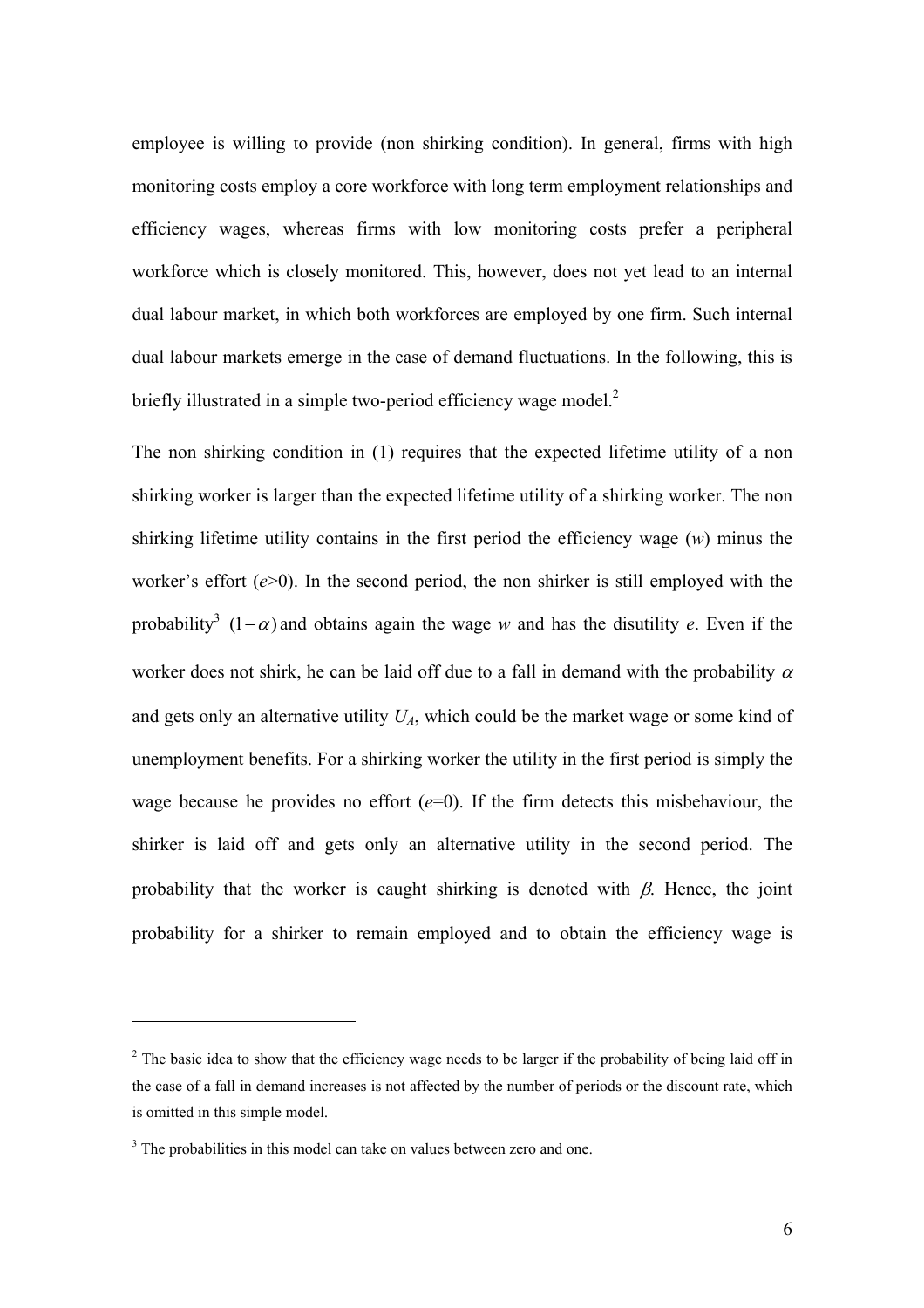$(1 - \alpha)(1 - \beta)$ , while the probability of being laid off and getting an alternative utility is  $(1 - (1 - \alpha)(1 - \beta))$ .

$$
(w-e) + ((1-\alpha)(w-e) + \alpha U_A) \ge w + ((1-\alpha)(1-\beta)w + (1-(1-\alpha)(1-\beta))U_A)(1)
$$

The non shirking condition wage (2) is obtained by solving (1) for *w*. Since we are interested in the impact of a variation in the layoff probability  $\alpha$ , the first and second derivation of *w* with respect to  $\alpha$  are calculated (see (3) and (4)). Both are positive, i.e., the firm has to set a higher efficiency wage if the layoff probability increases.

$$
w \ge U_A + \frac{(2-\alpha)}{(1-\alpha)} \cdot \frac{e}{\beta} \tag{2}
$$

$$
\frac{\partial w}{\partial \alpha} = \left(\frac{1}{\left(1-\alpha\right)^2}\right) \cdot \frac{e}{\beta} > 0\tag{3}
$$

$$
\frac{\partial^2 w}{\partial \alpha^2} = \left(\frac{(2-2\alpha)}{(1-\alpha)^4}\right) \cdot \frac{e}{\beta} > 0\tag{4}
$$

As a firm can pay the core workforce lower efficiency wages to get the same level of effort if it lowers their cyclical and structural layoff probability, it is profit maximizing to hoard the core workforce in bad economic states and to use a flexible peripheral workforce to adjust employment. In case of an increase in demand, this would mean that the firm hires temporary and not permanent employees. Furthermore, good working conditions and employment security should lower quits among the core employees saving for example training costs. Hence, the core workforce has higher employment security and stability due to the use of a peripheral workforce.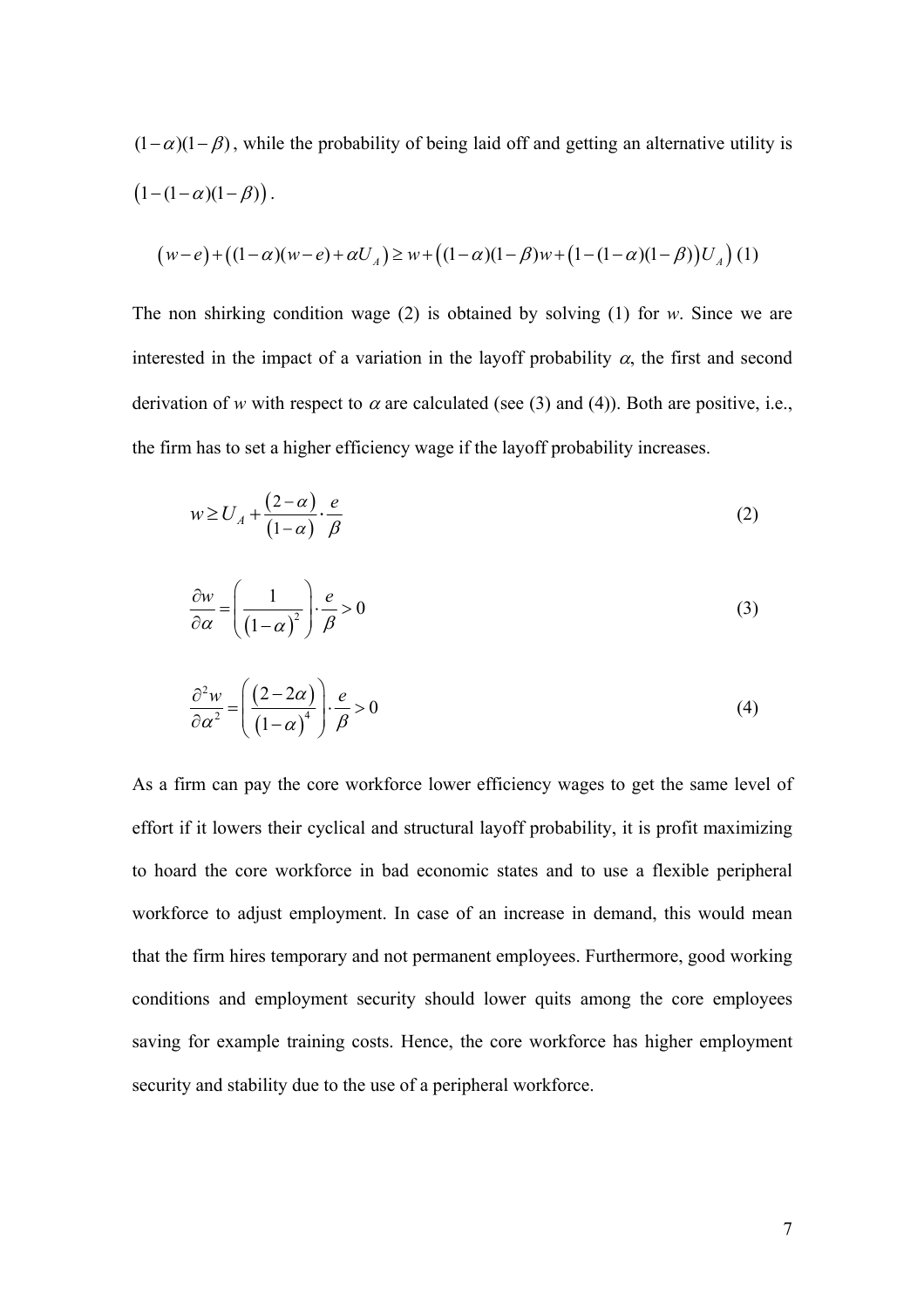Accordingly, temporary employment reacts stronger to changes in demand than nontemporary employment. Therefore, the composition of the workforce changes if a firm is confronted with demand fluctuations. This can be easily shown with equation (5) for the share of FTC in total employment  $(0 \le \mu \le 1)$ , where total employment  $(E)$  consist of temporary employment (*F*) and non-temporary employment (*N*) which all depend on some output measures (*Y*).

$$
\mu(Y) = \frac{F(Y)}{E(Y)} = \frac{F(Y)}{N(Y) + F(Y)}\tag{5}
$$

$$
\frac{\partial \mu}{\partial Y} = \frac{\left(\frac{\partial F}{\partial Y} \cdot N\right) - \left(\frac{\partial N}{\partial Y} \cdot F\right)}{\left(N + F\right)^2} \tag{6}
$$

If equation (5) is derived with respect to *Y*, we obtain (6). It can be seen that the share of temporary employment increases with an increase in demand  $\left(\frac{\partial \mu}{\partial Y} > 0\right)$  if  $\partial F_{\partial Y} > \partial N_{\partial Y} \ge 0$  and  $N \ge F > 0$ . The first condition is fulfilled by the theoretical assumption that temporary employment reacts more strongly to changes in demand than non-temporary employment. In the extreme case, non-temporary employment is not adjusted at all  $\left(\frac{\partial N}{\partial Y} = 0\right)$  so that  $\frac{\partial \mu}{\partial Y} > 0$  is always given. The second condition that *N* ≥ *F* is the more likely case. However, even if *N* < *F*,  $\partial \mu / \partial Y > 0$  can occur if ∂ ∂  $F/_{\partial Y}$  is large enough respectively  $\partial N/_{\partial Y}$  $\frac{N}{\partial Y}$  is small enough.

From the contemplated considerations about flexibility and internal dual labour markets the following two hypotheses about FTC and employment adjustment are generated: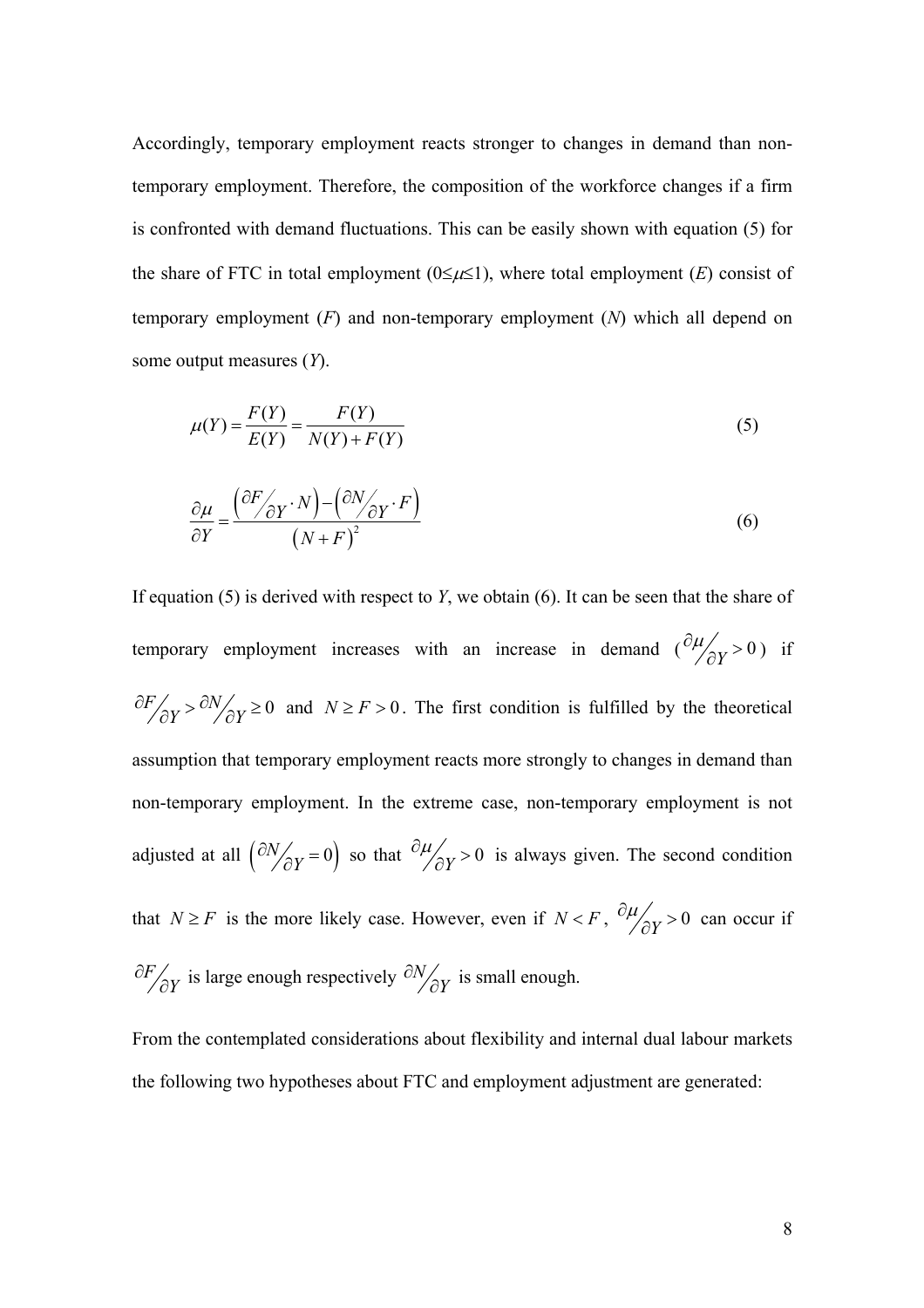*Hypothesis 1: Firms use employees with FTC as a peripheral workforce to adjust their employment faster to the profit-maximizing level in case of changes in demand.* 

*Hypothesis 2: Thanks to the utilisation of FTC the core workforce is less exposed to employment adjustment.* 

# **IV Data and Econometric Models**

The Hannover Firm Panel is the sample for the federal state of Lower Saxony from the German IAB Establishment Panel (Gerlach/Hübler/Meyer, 2003). In the summer of every year approximately one thousand firms from Lower Saxony with at least one employee covered by social security are interviewed in a panel design survey. The sample is stratified according to establishment size and industry, with oversampling of larger firms, and can be weighted for all of the nearly 200,000 firms in Lower Saxony. The observation unit is the establishment, i.e., the local unit in which major activities of an enterprise are carried out. The main focus of the survey is to gain insights into the firm's most important parts of operation, decision-making, and specifically employment. A more detailed description of the dataset can be found in the data appendix.

For the econometric analysis the waves 2000 to 2004 are utilised in an unbalanced unweighted panel. Establishments which do not measure their business volume in sales are excluded from the analysis as well as establishments from the financial, public and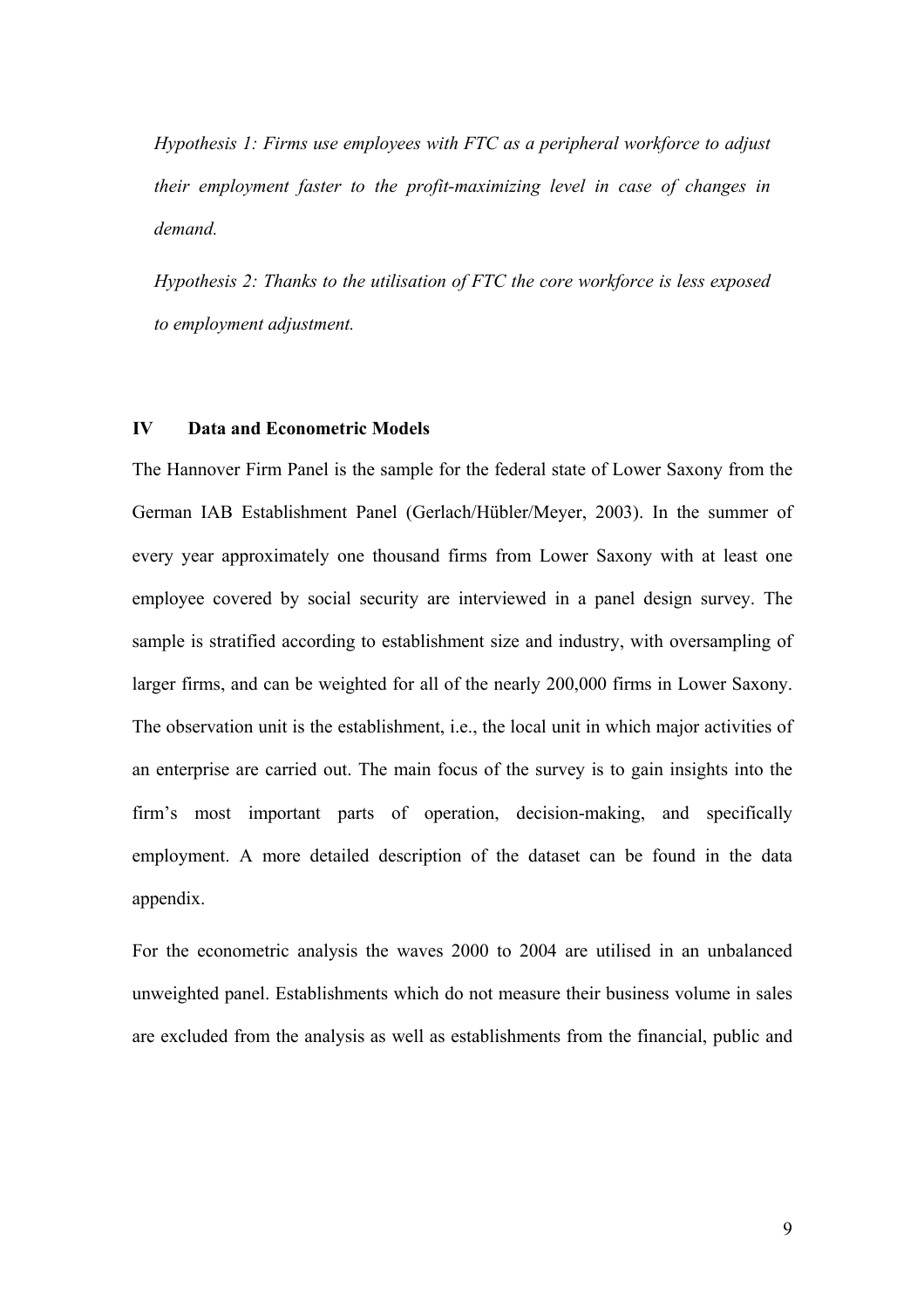non-profit sector.<sup>4</sup> Tables A.1 and A.2 in the appendix present descriptive statistical information about the variables used for the econometric analysis.

The empirical analysis is divided into two parts: It is firstly tested if the use of FTC is positively correlated with an increase in demand as proposed by dual labour market theory. In the next step, dynamic labour demand equations for all employees, nontemporary employees, and temporary employees (FTC) are estimated to analyse differences in adjustment speed and output elasticities.

#### **IV(i) Utilisation of FTC**

l

The hypothesis that an expansion of total employment in case of a positive development of sales is implemented with an expansion of FTC is tested with several models. Before focusing on the estimation of the share of FTC, the probability of using FTC is estimated. The dependent variable is a dummy variable, which takes the value one if the share of FTC is larger zero  $(F_{ii} > 0)$  and zero if no employee with a FTC is employed  $(F_{ii}=0)$ . Such a binary choice model can be estimated with the probit technique in equation (7), where  $\Phi$  is the standard normal cumulative distribution function. The coefficients are denoted with  $\alpha$  and  $\beta$ , the constant term with  $\gamma$ , the error term with  $u_{it}$ , the firm index is *i* and the time index is *t*.

$$
Pr(F_{it} > 0) = \Phi\left(\gamma + \alpha \left(\log Y_{it}^e - \log Y_{i,t-1}\right) + x_{it}\beta\right)
$$
\n(7)

<sup>&</sup>lt;sup>4</sup> The establishments are asked if they measure their business volume in sales (normal case), balance sheet total (credit institutions), total premiums paid (insurance companies) or budget (public and non-profit establishments). Since the different definitions are not comparable and most firms report sales, the following investigation concentrates on these firms.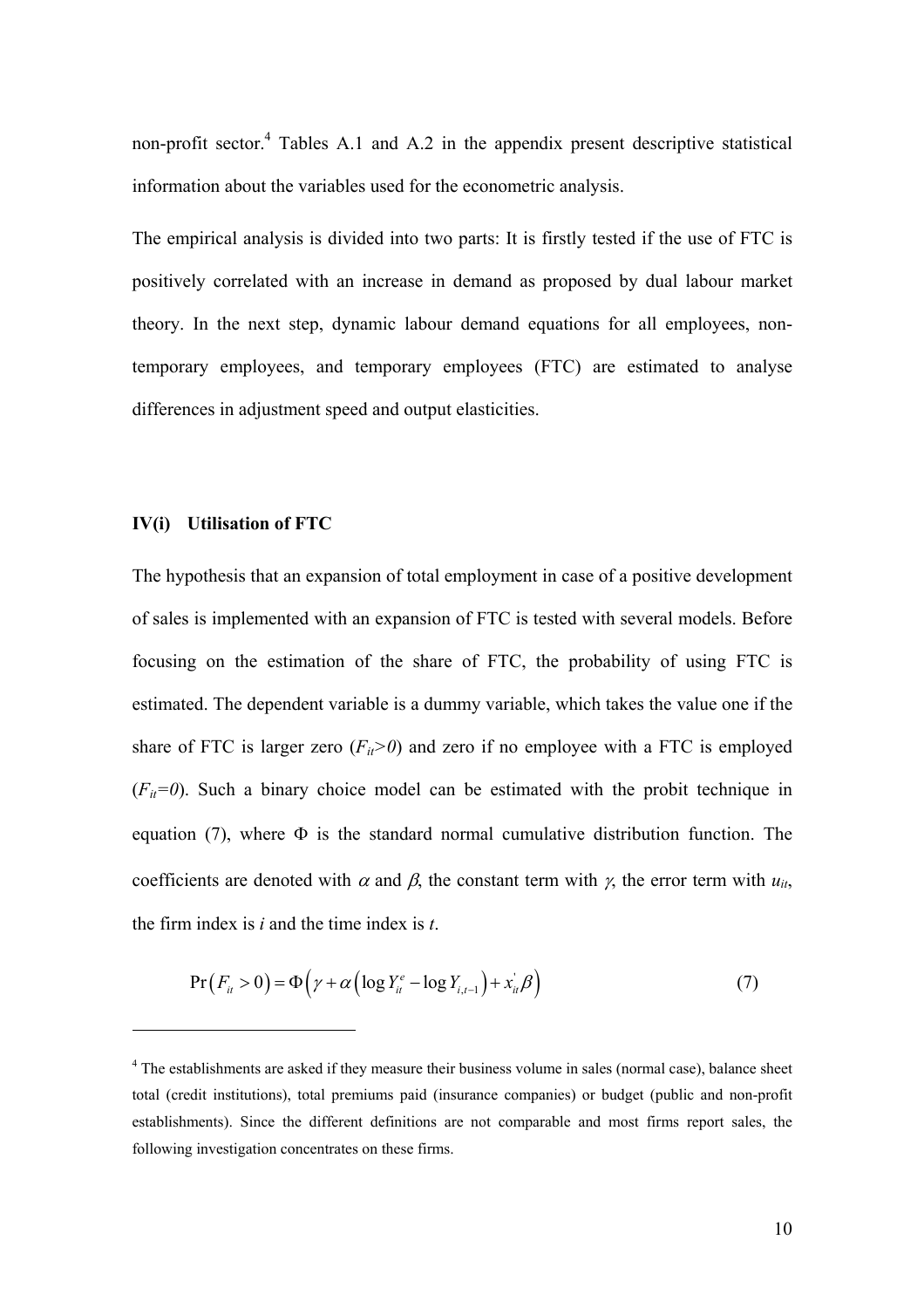The development of sales is measured as the logarithm of the firms expected sales  $(Y^e_{ii})$ in Euros for the current year (*t*) minus the logarithm of realised sales  $(Y_{i,t-1})$  in the last year (*t-1*). Both information are gathered during the same interview in the same year (*t*). Since the interviews take place in July and August, the expected sales for the current year comprise some factual information from the first half of the year. The use of the expected instead of the realised sales is reasonable due to the fact that employment decisions in *t* depend mainly on realisation until *t* and expectations built in *t*.

In addition, a row vector of control variables is included (*x'it*). Differences in the employment structure of firms are taken into account by the following variables: shares of part-time, female, and qualified employees in total employment on June 30 in period *t*. Institutional labour relations are considered with dummy variables for the existence of works councils, industry-, and firm-level collective agreements. Because of employer size and industry effects, five establishment size classes, and ten industry dummies are included in the estimates. Aggregated influences (e.g., macroeconomic conditions like unemployment, legal changes) are taken into account with dummy variables for the years 2000 to 2004.<sup>5</sup>

The panel character of the dataset also allows estimating a random effects probit model to control for unobserved heterogeneity between firms. Such firm specific effects (*vi*) can influence the probability of using FTC. Therefore, equation (8) is estimated.

l

<sup>&</sup>lt;sup>5</sup> Of course, there may be other variables which influence the use of FTC. Since these additional information are only available for some observation periods and not for all firms, the focus is on some core control variables to make use of the panel nature of the dataset. Nevertheless, the impact of the firm's individual demand situation can also be demonstrated if additional control variables are included in regressions for single years.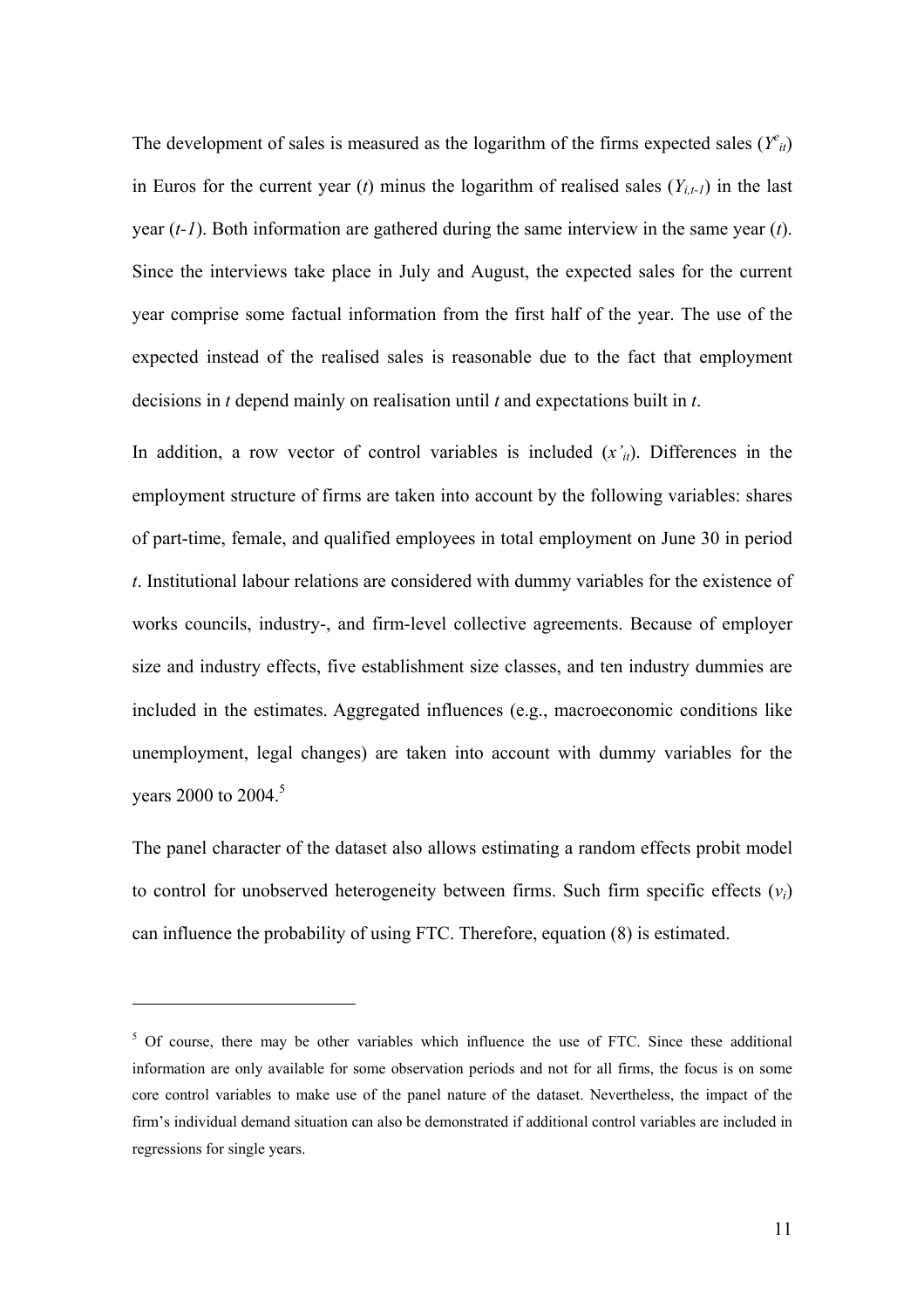$$
Pr(F_{it} > 0) = \Phi\left(\gamma + \alpha \left(\log Y_{it}^e - \log Y_{i,t-1}\right) + x_{it}^{\dagger} \beta + v_i\right)
$$
\n
$$
\tag{8}
$$

Now, we turn to our initial task: the estimation of the FTC intensity. According to dual labour market theory, the share of FTC  $(F_{ii}/E_{ii})$  should be positively correlated with an increase in sales (see equations (5) and (6) in section III), i.e., the composition of the workforce should change in favour of FTC. Thus, the number of FTC  $(F_{ii})$  divided by the number of all employees  $(E_{it})$  on June 30 of every year is regressed on an indicator for each firm's development of sales. Since the share of FTC in total employment can only take values between zero (no FTC) and one (only FTC), the total sample includes corner solutions. The tobit technique addresses this issue and is usually the first choice. Hence, equation (9) is estimated with a double-censored tobit model for the total sample with a lower limit at zero and an upper limit at one.

$$
\frac{F_{it}}{E_{it}} = \gamma + \alpha \left( \log Y_{it}^e - \log Y_{i,t-1} \right) + x_{it} \beta + u_{it}
$$
\n(9)

We can again extend the above equation with a firm specific error term  $(v_i)$  to control for unobserved heterogeneity between firms, which could influence the probability of using FTC as well as the intensity. Equation (10) is estimated with a random effects tobit model for the total sample with a lower limit at zero and an upper limit at one.

$$
\frac{F_{it}}{E_{it}} = \gamma + \alpha \left( \log Y_{it}^e - \log Y_{i,t-1} \right) + x_{it} \beta + u_{it} + v_i \tag{10}
$$

The standard tobit model (tobit I) has quite restrictive assumptions because the intensity has to be explained by the same variables like the probability of using FTC and the coefficients in both equations need to have the same signs (Verbeek, 2004: 227-236). Since it is known from other studies (Boockmann/Hagen, 2003; Pfeifer, 2005) that the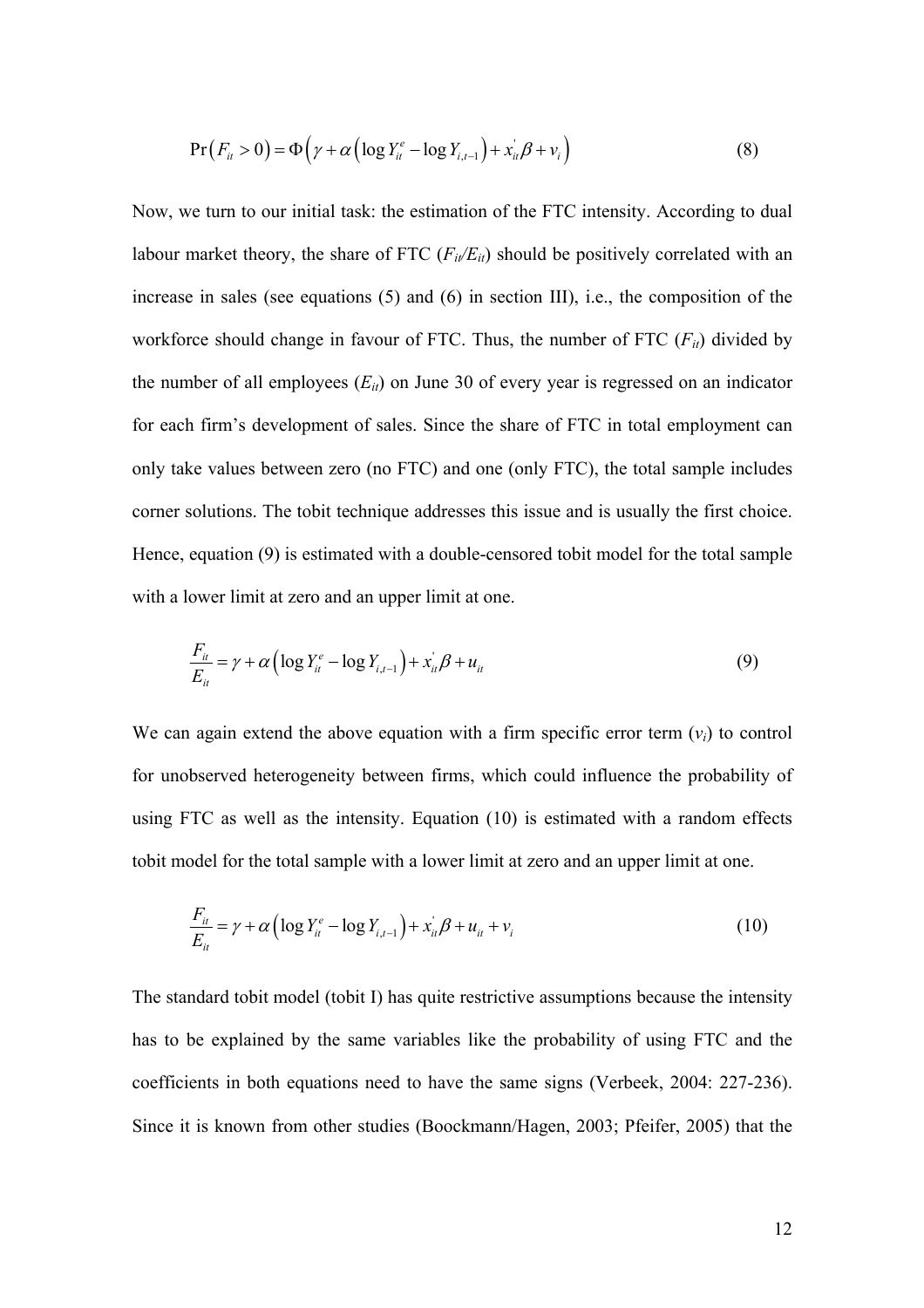second assumption is violated for some variables (e.g., in firms with works councils the use of FTC is more likely but less intensive than in firms without works councils), tobit estimates for the total sample might be biased.

An alternative would be Heckman's selection model (Heckman, 1979), which is a so called tobit II model if maximum likelihood is applied. The sample selection model assumes that establishments with FTC are not a random sample and the decision of using FTC is different from the decision of how many FTC to employ. There are, however, some problems with Heckman's selection model, which are especially serious for small sample size (Kennedy, 1998: 256; Puhani, 2000; Dougherty, 2002: 297-301). One problematic issue is the identification problem, which cannot be solved if the probability and the intensity are determined by the same explanatory variables in both equations (Hamermesh, 2000: 372). Additionally, the results are very sensitive to changes of the specification.

Efficient and robust options are OLS (ordinary least squares) and WLS (weighted least squares) estimates for a restricted sample of firms which actually report a share of FTC. As the dependent variable is restricted to values between zero and one, a logit transformation is preferable (Greene, 2003: 686-689). Papke and Wooldridge (1996) recommend the use of a general linear model (GLM) instead of OLS or WLS to estimate individual reported fractional data. Following this suggestion, equation (11) is estimated with a general linear model with logits of the share of FTC and robust standard errors for establishments, which have in all observation periods at least one employee with a FTC in their workforce.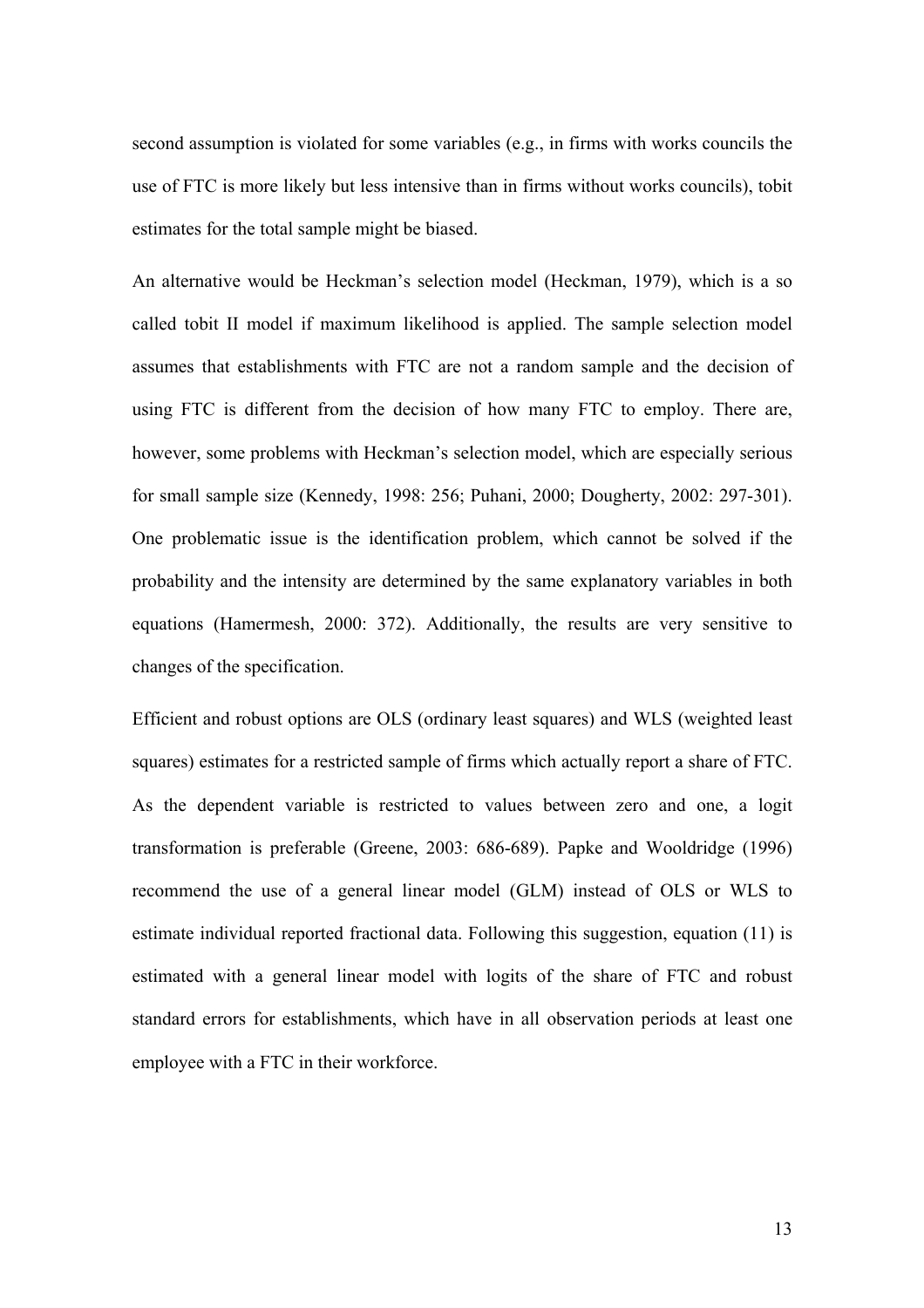$$
\ln\left(\frac{F_u}{1-F_u}\right) = \gamma + \alpha \left(\log Y_u^e - \log Y_{u,t-1}\right) + x_u^{\dagger} \beta + u_u \tag{11}
$$

#### **IV(ii) Dynamic Labour Demand**

The hypothesis that temporary employment is adjusted faster and reacts more strongly to changes in output than non-temporary employment is tested with estimates for dynamic labour demand functions, in which the logarithm of the number of employees on June 30 is the dependent variable. In the following, the dynamic labour demand model is briefly derived (Nickell, 1986; Hamermesh, 1993). The starting point is the equilibrium labour demand  $(L^*)$  for firm *i* in period *t* in equation (12). Besides the control variables from the above estimates for the share of FTC, the logarithm of the sum of salaries per capita as a proxy for wages and the logarithm of the sum of investments per capita as a proxy for capital are considered (*x'it*). The sum of salaries is the sum of all gross salaries without employer's social security contribution and without holiday pay for June of any given year. The sum of investments is the sum of all investments realised in the entire previous year. Both proxies are debatable because of serious shortcomings (e.g., no adjustment for working time, investments are not equally distributed over all years), but they are the best our data yield. Moreover, the logarithm of the expected sales in the current year  $(Y^e_{ii})$  is used.

$$
\log(L_{it}^*) = \gamma + \alpha \log(Y_{it}^e) + x_{it}^{\dagger} \beta + u_{it}
$$
\n(12)

The static model of labour demand (12) can be transformed into a dynamic form using the partial adjustment model in equation (13), which takes into consideration that, due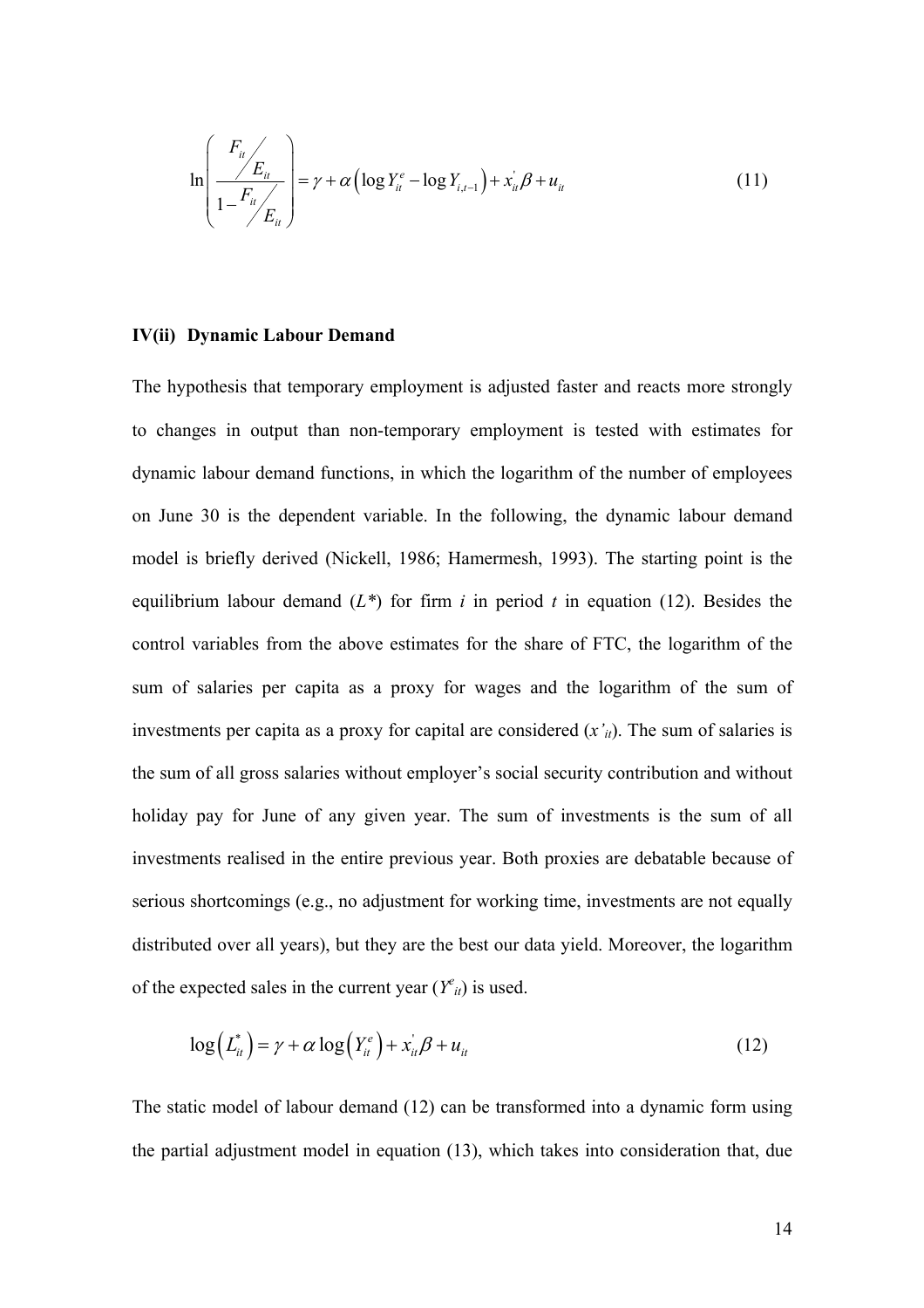to disproportionate increasing symmetric adjustment costs, the actual labour demand can diverge from the optimal level of employment. The adjustment coefficient  $\lambda$  can take values between zero and one. If  $\lambda=0$ , employment is not adjusted at all. If  $\lambda=1$ , there is perfect adjustment. To derive the dynamic labour demand, the logarithm of (13) is used, solved for  $log(L_{ij}^*)$ , and inserted in (12). The new equation (14) is the dynamic labour demand function with partial adjustment.

$$
\frac{L_{it}}{L_{i,t-1}} = \left(\frac{L_{it}^*}{L_{i,t-1}}\right)^{\lambda}
$$
\n(13)

$$
\log(L_{ii}) = \gamma \lambda + (1 - \lambda) \log(L_{i,t-1}) + \alpha \lambda \log(Y_{ii}^e) + x_{ii}^{\dagger} \beta \lambda + \lambda u_{ii}
$$
 (14)

Of special interest in our analysis is the adjustment coefficient  $\lambda$ , which indicates how much of the adjustment is performed within one year. The median adjustment time in years can be calculated if  $(1 - \lambda)^{t^*} = 0.5$  is solved for  $t^*$ . Thus, the median adjustment time in quarters is  $t^* = \frac{\ln(0.5)}{1.4 \cdot 10^{13}}$ .  $ln(1 - \lambda)$  $t^* = \frac{\ln(0.5)}{\ln(1-\lambda)}$ . Furthermore, the coefficient for the expected output  $(\alpha \lambda)$  is the short-term output elasticity of labour demand. Larger adjustment coefficients

and elasticities can be interpreted as higher adjustment flexibility for the firm and lower employment security for employees.

Since we are interested in differences between temporary (FTC) and non-temporary employees, several dynamic labour demand functions (14) are estimated. At first, the dynamic labour demand for all employees  $(E_{it})$  is estimated, i.e., for temporary and nontemporary employees without trainees. Furthermore, separate estimates for nontemporary  $(N_{it})$  and temporary  $(F_{it})$  employees are performed. Afterwards, the speed of employment adjustment and the output elasticities of these three models can be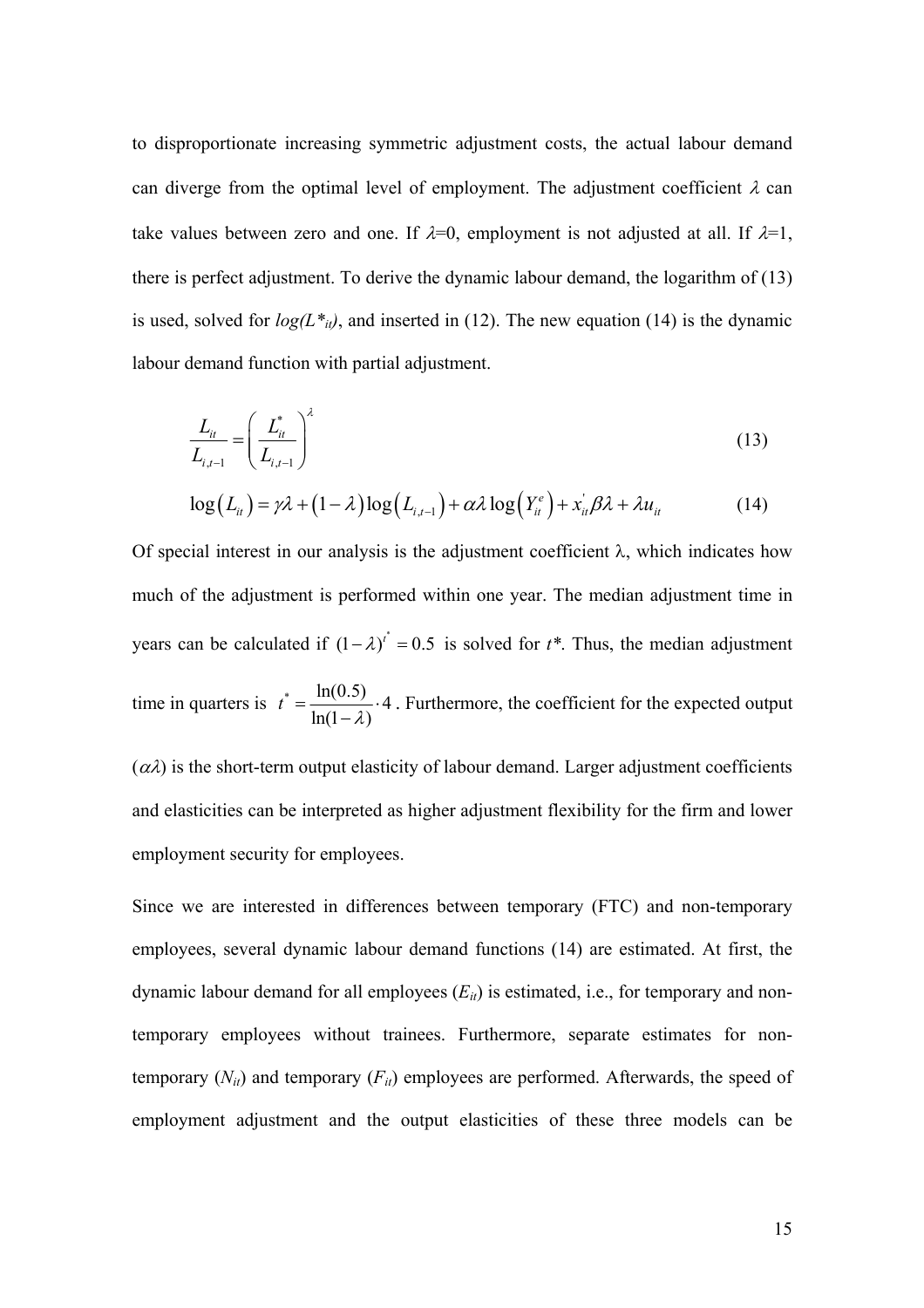compared. In addition to estimates for all establishments, separate estimates for establishments with FTC and without FTC are carried out.

Due to the autoregressive form of equation (14) and first order autocorrelation an OLS estimator would be neither efficient nor consistent (Bond, 2002). Therefore, the Arellano and Bond (1991) method is applied, which was designed to estimate dynamic models with panel data. Arellano and Bond (1991) developed a GMM estimator that treats the model as a system of equations, one for each time period. The equations differ only in their moment condition sets. The predetermined and endogenous variables in first differences are instrumented with suitable lags of their own levels. Strictly exogenous regressors, as well as any other instruments, enter the instrument matrix in the conventional instrumental variables fashion, i.e., in first differences, with one column per instrument.

A problem with the original Arellano-Bond estimator is that lagged levels are often weak instruments for first differences. Blundell and Bond (1998: 115) note that "in dynamic panel data models where the autoregressive parameter is moderately large and the number of time series observations is moderately small, the widely used linear generalised method of moments (GMM) estimator obtained after first differencing has been found to have large finite sample bias and poor precision in simulation studies". Hence, Blundell and Bond (1998) extend the original Arellano-Bond estimator in the following way: predetermined and endogenous variables in levels are instrumented with suitable lags of their own first differences. This approach is supposed to yield more precise parameter estimates and to reduce potentially small sample biases, which stem from short sample periods of our panel data and which are likely to arise in the separate estimates for firms with and without FTC.

16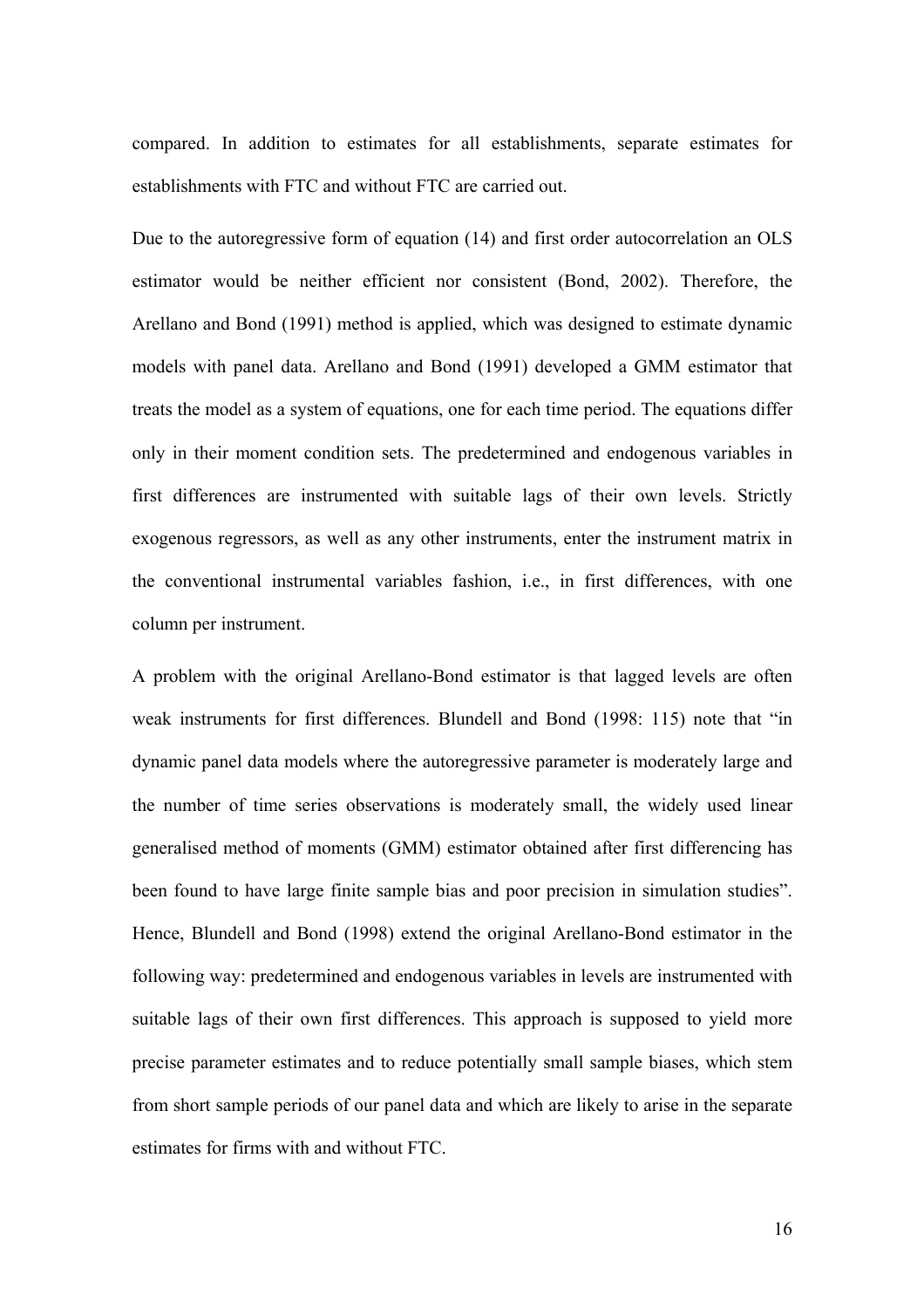#### **V Empirical Results**

# **V(i) Utilisation of FTC**

The results of the pooled sample probit and the random effects probit model together with their marginal effects are presented in table 3. An increase in demand leads to a higher probability that a firm uses FTC. The impact of demand changes is larger in the random effects model (mfx=0.366) than in the pooled sample model (mfx=0.264). In both estimates the impact is highly significant at the one percent level. The share of female employees is significantly positive and the share of qualified employees is significantly negative correlated with the probability of using FTC. Moreover, firms with works councils are more likely to use FTC. The other control variables are not significant.

# **-** *insert table 3 about here*

The correlation between the share of FTC in total employment and changes in demand  $(\log Y_{it}^e - \log Y_{i,t-1})$  is estimated with three approaches: a pooled sample tobit model, a random effects tobit model, and a general linear model for a restricted sample (see equations (9), (10) and (11) in section  $IV(i)$ ). The results are presented in table 4. In all three models an increase in sales is significantly correlated with a higher share of FTC. In the pooled sample tobit model the coefficient of the demand change is 0.084 and significant at the one percent level, whereas with consideration of firm specific effects in the random effects tobit model the coefficient is 0.043 and only significant at the five percent level. In the restricted general linear model the coefficient of the demand change is significant at the one percent level and somewhat larger (1.170) than in the previous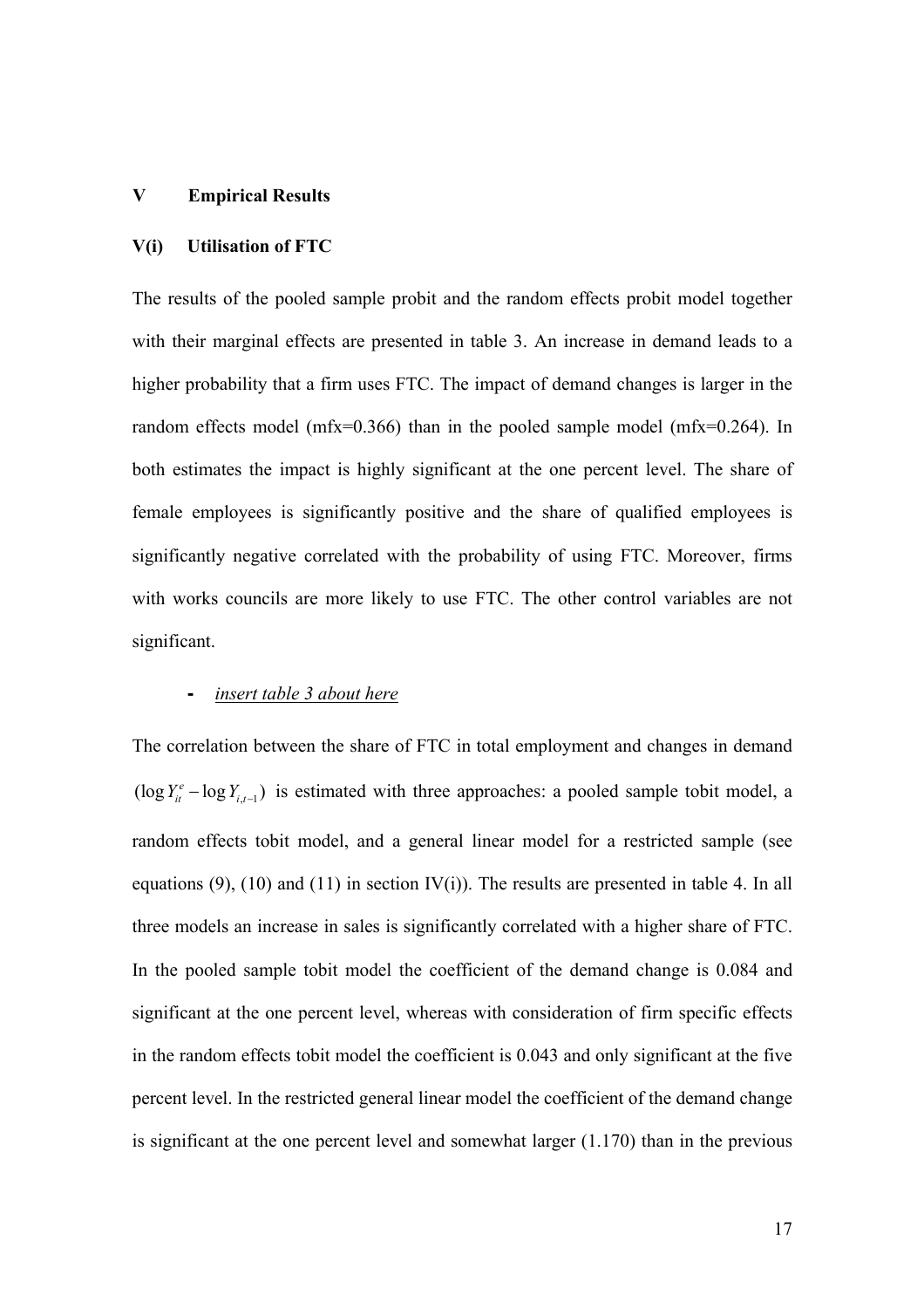tobit estimates. However, the marginal effect on the share of FTC has approximately the same size (0.086) like in the tobit model.

#### **-** *insert table 4 about here*

The share of part-time employment is not significant and has different signs in the tobit and the general linear model. The share of female employees is significantly positive in the tobit but not in the other models. Across all regressions the share of qualified employees is significant and negatively correlated with the use of FTC. This finding might indicate that internal labour markets are quiet important. For example, hiring and training costs are often larger for qualified employees so that short-term employment relationships are less attractive. Furthermore, qualified employees cannot be replaced easily by temporary employees with lower levels of human capital. From a labour supply perspective qualified employees have better overall employment chances (e.g., lower unemployment), which should lead to lower acceptance of FTC among qualified employees.

The variables for industrial relations are differently correlated in the tobit model for the total sample and the general linear model for the restricted sample, because of the ambivalent impact on the probability and the intensity of FTC. Industry as well as firm level collective agreements are not significant in the tobit model, but significant and positive in the general linear model. While works councils are positively correlated with the share of FTC in the tobit model, they are negatively correlated in the restricted general linear model. This occurs since the tobit model also measures the probability of FTC. However, this evidence corresponds with dual labour market theory, which predicts that the core workforce, represented by works councils, gains more job security due to a peripheral workforce. On the other hand, works councils try to protect the core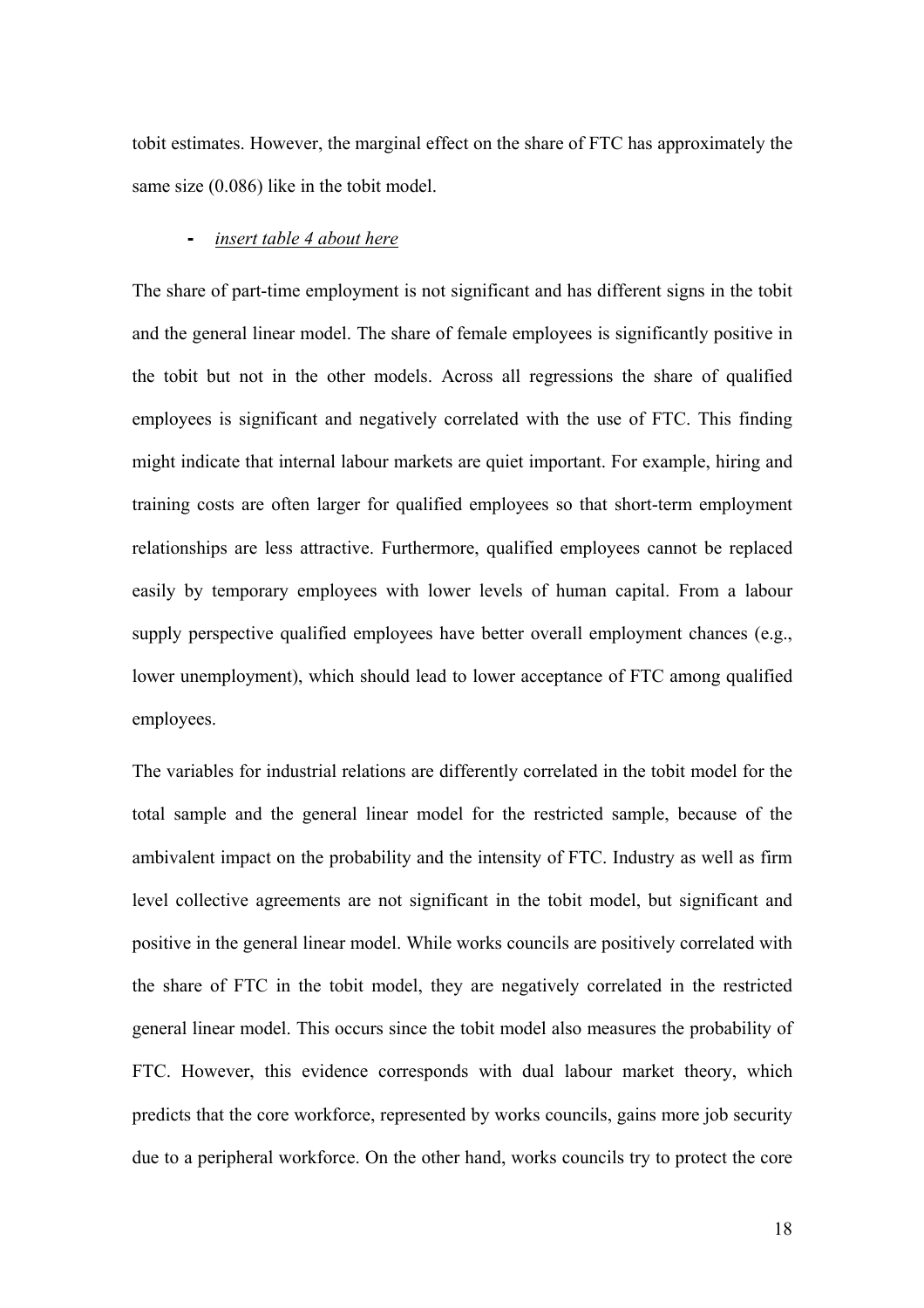employees against substitution. Therefore, works councils increase the probability of using a peripheral workforce but decrease the intensity of its use (Boockmann/Hagen, 2003; Pfeifer, 2005).

The results give strong support to hypothesis 1 that firms make use of FTC as a peripheral workforce to adjust the level of employment in the case of demand fluctuations, because the composition of the workforce changes and depends on output variations. If this story is valid, the adjustment speed of temporary employment should be faster than the adjustment of non-temporary employment, which is considered as a proxy for the core workforce. The next section with the results for dynamic labour demand will address this issue.

#### **V(ii) Dynamic Labour Demand**

The estimation results for the dynamic labour demand equation (14) are presented in table 5 and 6. The estimated coefficients have the expected signs, but are not always significant. Sargan's test of over-identifying restrictions is not rejected in any estimate, which indicates a correct model specification. In addition, there is significant first order autocorrelation but no significant second order autocorrelation, which is a crucial assumption for the Arellano-Bond/ Blundell-Bond method. However, in the estimates for temporary employment in the total sample, second order autocorrelation exists, which could be due to the small number of firms using FTC. Hence, the results for FTC in all firms should be interpreted very cautiously. The interpretation of the results focuses on the first two variables and their coefficients, i.e., the lagged dependent employment variable  $(1 - \lambda) \log(L_{i,t-1})$  and the expected sales variable  $\alpha \lambda \log(Y_{it}^e)$ .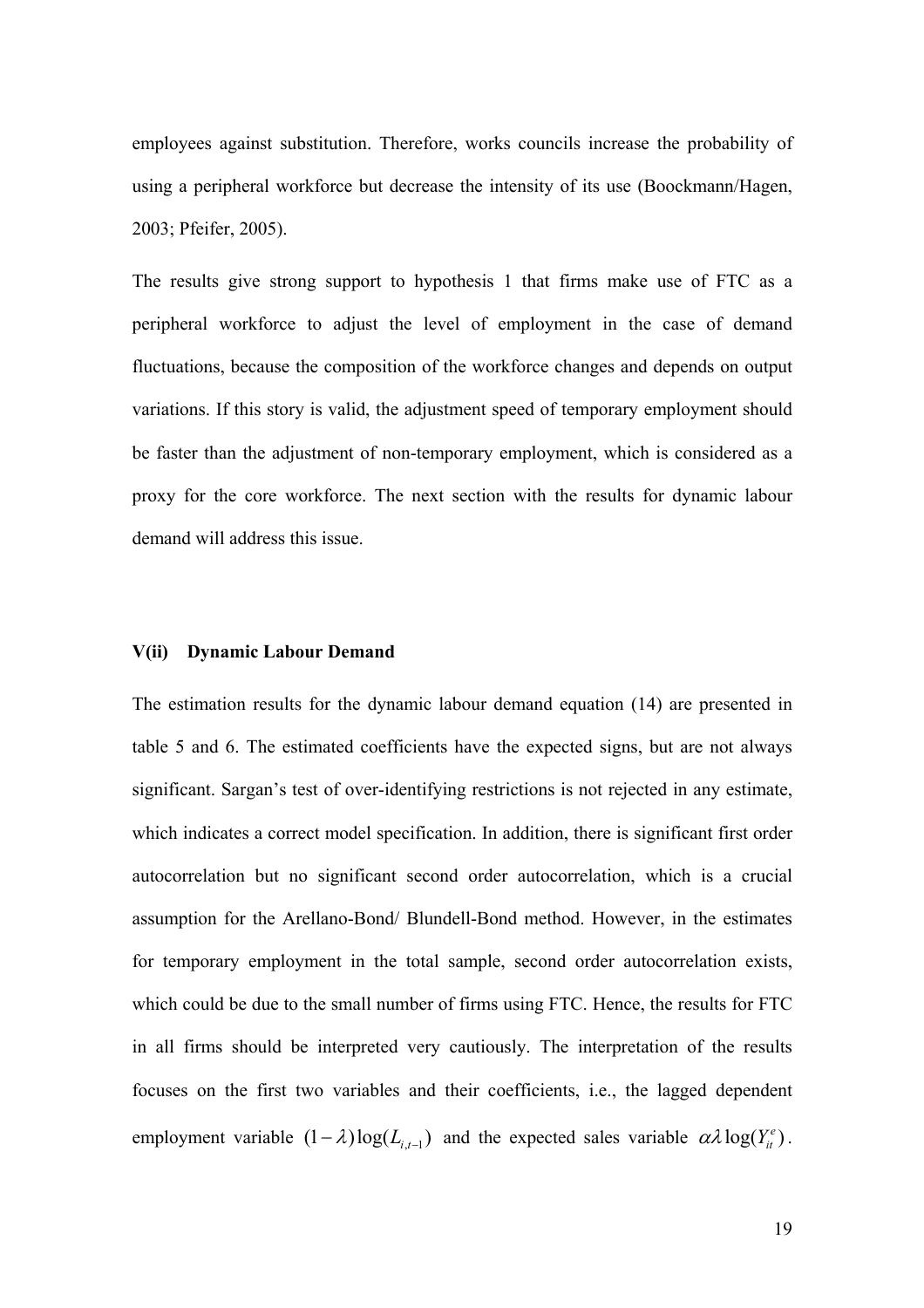From this, the speed of employment adjustment and the output elasticity are obtained and presented in table 7. These results are the basis for the following discussion.

- *insert table 5 about here*
- *insert table 6 about here*
- *insert table 7 about here*

First, the results for all establishments are discussed (see tables 5 and 7). A comparison of the adjustment coefficients and median adjustment time shows that total employment (E) is adjusted faster than non-temporary employment (N). While half of total employment is adjusted in 14.322 quarters, it takes non-temporary employment 16.011 quarters. This finding is supported by differences in output elasticity because total employment reacts more elastic to output changes than non-temporary employment. The short-term output elasticity for total employment is 0.107 and for non-temporary employment only 0.095. The faster adjustment of total employment can be ascribed to FTC because temporary employment is contained in total, but of course not in nontemporary employment. A look at the results for temporary employment (F) supports this finding. The adjustment coefficient is much larger than for total and non-temporary employment and the median adjustment time is only 2.487 quarters. Moreover, the short-term output elasticity is with 0.225 more than twice as large as for total and nontemporary employment. However, it should be kept in mind that the results for temporary employment in the total sample should be interpreted carefully because of second order autocorrelation.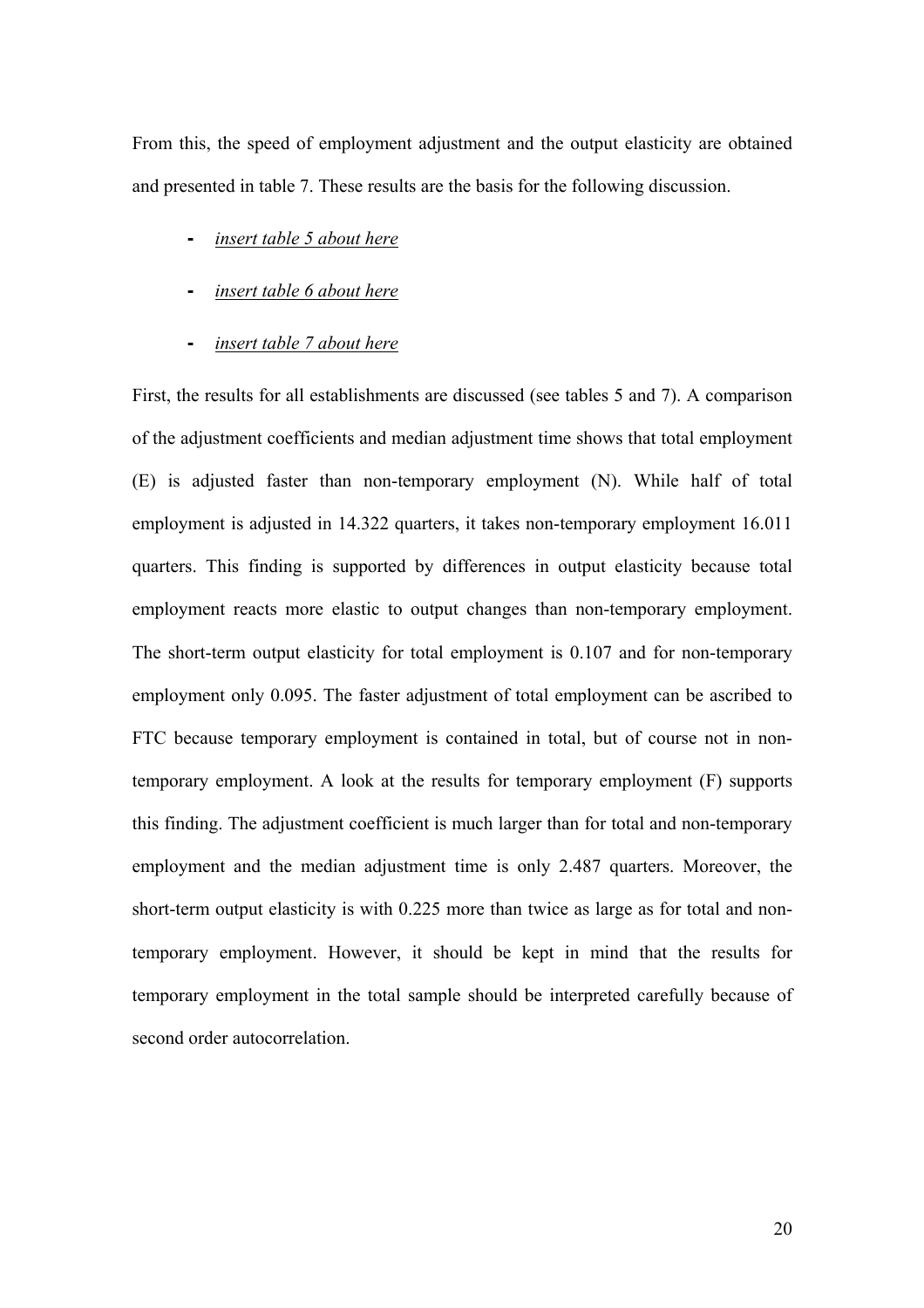The above differences between total employment and non-temporary employment in the total sample are not very large. $<sup>6</sup>$  This could be due to the fact that many firms do not</sup> make use of FTC and that the share of FTC is not very high. Thus, in addition to estimates for all establishments, separate estimates for establishments with and without FTC are performed (see tables 6 and 7). In establishments with FTC half of total employment is adjusted in 10.007 quarters, while the median adjustment time for nontemporary employment is 17.184 quarters. Furthermore, the short-term output elasticity for total employment (0.174) is twice as large as for non-temporary employment (0.086). This difference can be ascribed to temporary employment, which has a median adjustment time of only 2.480 quarters and an output elasticity of 0.394 in the short-run. Hence, employment adjustment in firms with FTC is largely accomplished with the variation of temporary employment.

For establishments without FTC only one dynamic labour demand function is estimated, because total employment equals non-temporary employment  $(E_{it}=N_{it}; F_{it}=0)$ . Compared with the results for total employment in firms with FTC, the median adjustment time (13.081) is larger and the output elasticity (0.095) is smaller in establishments without FTC. This finding can be interpreted in two ways: Firstly, firms which use FTC can adjust their total employment faster to the profit-maximizing level. Secondly, employees' job security is higher in establishments which do not use FTC. The latter interpretation, however, is misleading because firms with FTC have an

l

<sup>&</sup>lt;sup>6</sup> In fact, the coefficient from one regression lies in the 95% confidence interval of the other, which indicates that the differences between total and non-temporary employment are not significant. However, in several performed estimates with different specification and for different subsamples the adjustment coefficient and output elasticity of total employment was always larger than for non-temporary employment. Moreover, the coefficients for FTC are significantly different from the other estimates.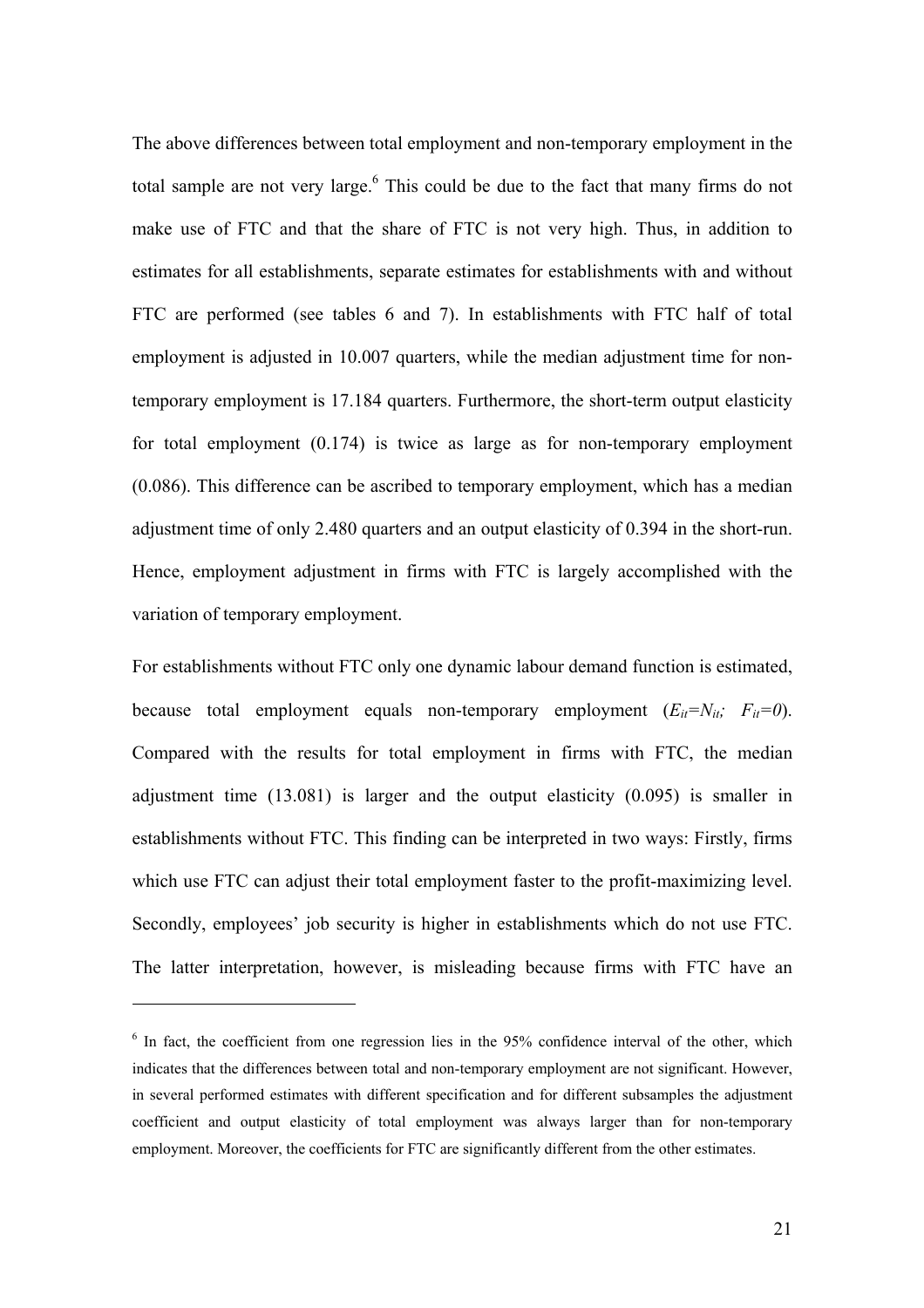internal dual labour market, in which the temporary employees are more exposed to demand fluctuations than non-temporary employees. Hence, to analyse the job security of the core workforce the results of the dynamic labour demand equation for firms without FTC have to be compared with non-temporary employment in firms with FTC, and not with total employment. This leads to a contrary interpretation because nontemporary employees in firms with FTC have higher job security than employees in firms without FTC. Overall, both hypotheses get support in the empirical analysis: Firms use FTC to adjust their employment faster and the core workforce is less exposed to employment variations.

A comparison with other empirical studies of dynamic labour demand reveals some differences. Nevertheless, the presented results are located in the wide range of these studies. If we look at studies for total employment in West Germany (Kölling, 1998), the median adjustment time varies between 3.6 and 57.6 quarters and the long-term output elasticity varies between 0.45 and 0.80. Following a review of studies by Hamermesh (1993) across countries and industries, the median adjustment varies between 1.6 and 26.3 quarters, the short-term output elasticity between 0.01 and 0.47, and the long-term output elasticity between 0.03 and 0.98.

Worth mentioning are the results of two studies which also deal with employment adjustment and temporary employment. Bentolila and Saint-Paul (1992) show that total employment in Spain is adjusted faster than non-temporary employment because the latter has a lower adjustment coefficient and a lower output elasticity. Hagen (2003) finds for Germany that employment adjustment is faster for FTC. However, his results cast some doubt because they are below the range of common results (Bentolila/Saint-Paul, 1992; Hamermesh, 1993; Kölling, 1998).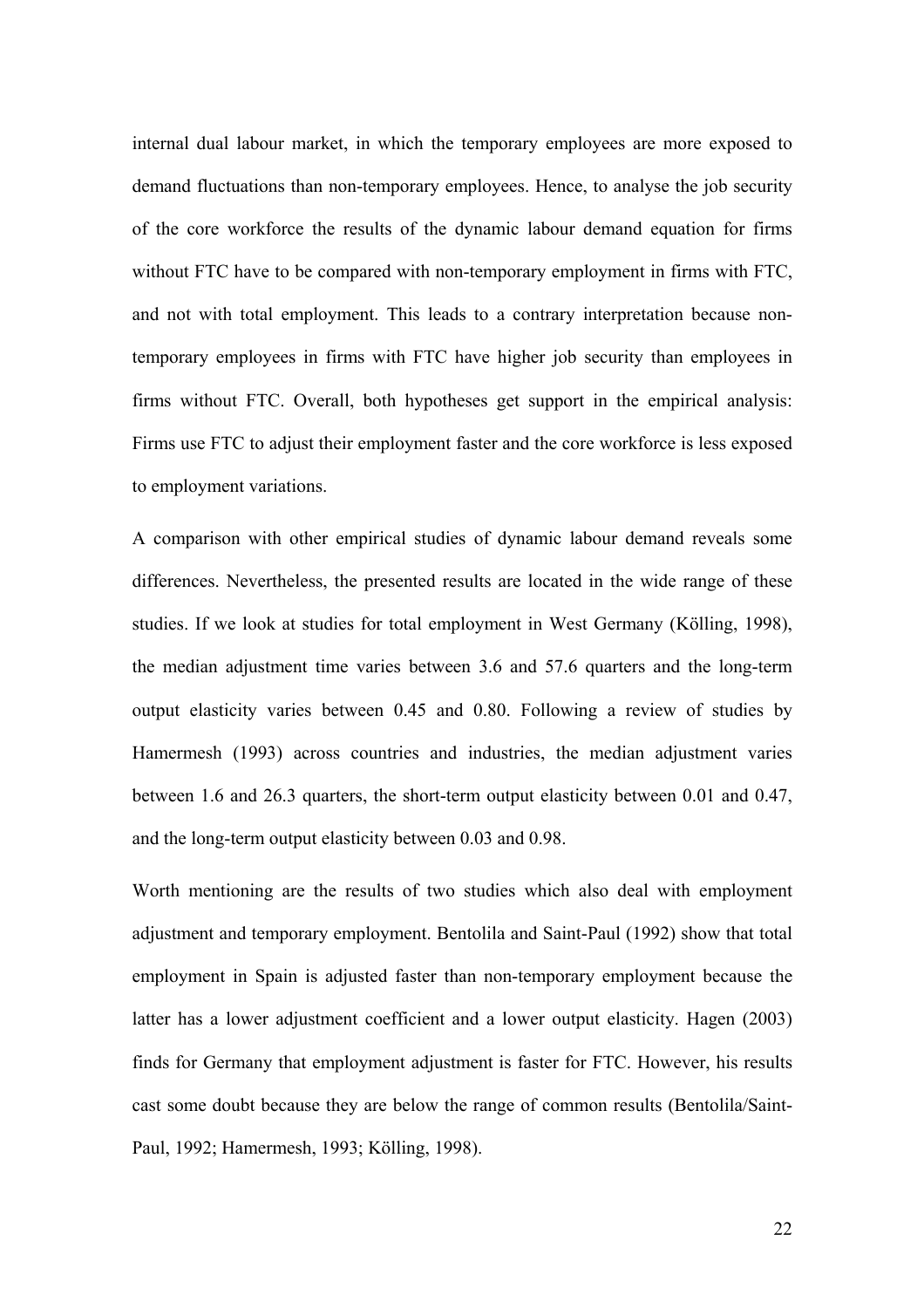# **VI Conclusion**

Earlier studies on the effects of temporary employment on job security and job stability of the core workforce used a rather direct approach (Cappelli/Neumark, 2004; Pfeifer, 2005). The number of layoffs or other indicators of job insecurity and job instability were regressed on the existence or the intensity of FTC. However, because of a complementary use of different instruments of external numerical flexibility, FTC and layoffs etc. were always positively correlated so that the core-periphery hypothesis could not be supported. Hence, the indirect approaches applied in this paper are more illuminating.

The econometric evidence strongly supports the ideas of dual labour market theory and the core-periphery hypothesis. The share of FTC in total employment varies with demand, the adjustment speed of FTC is faster, and the reaction to demand is more elastic than for non-temporary employment. Thus, both hypotheses derived from theory are supported: (1) Firms use employees with FTC as a peripheral workforce to adjust the level of employment in case of demand fluctuations; (2) due to the utilisation of FTC the core workforce is less exposed to employment adjustment.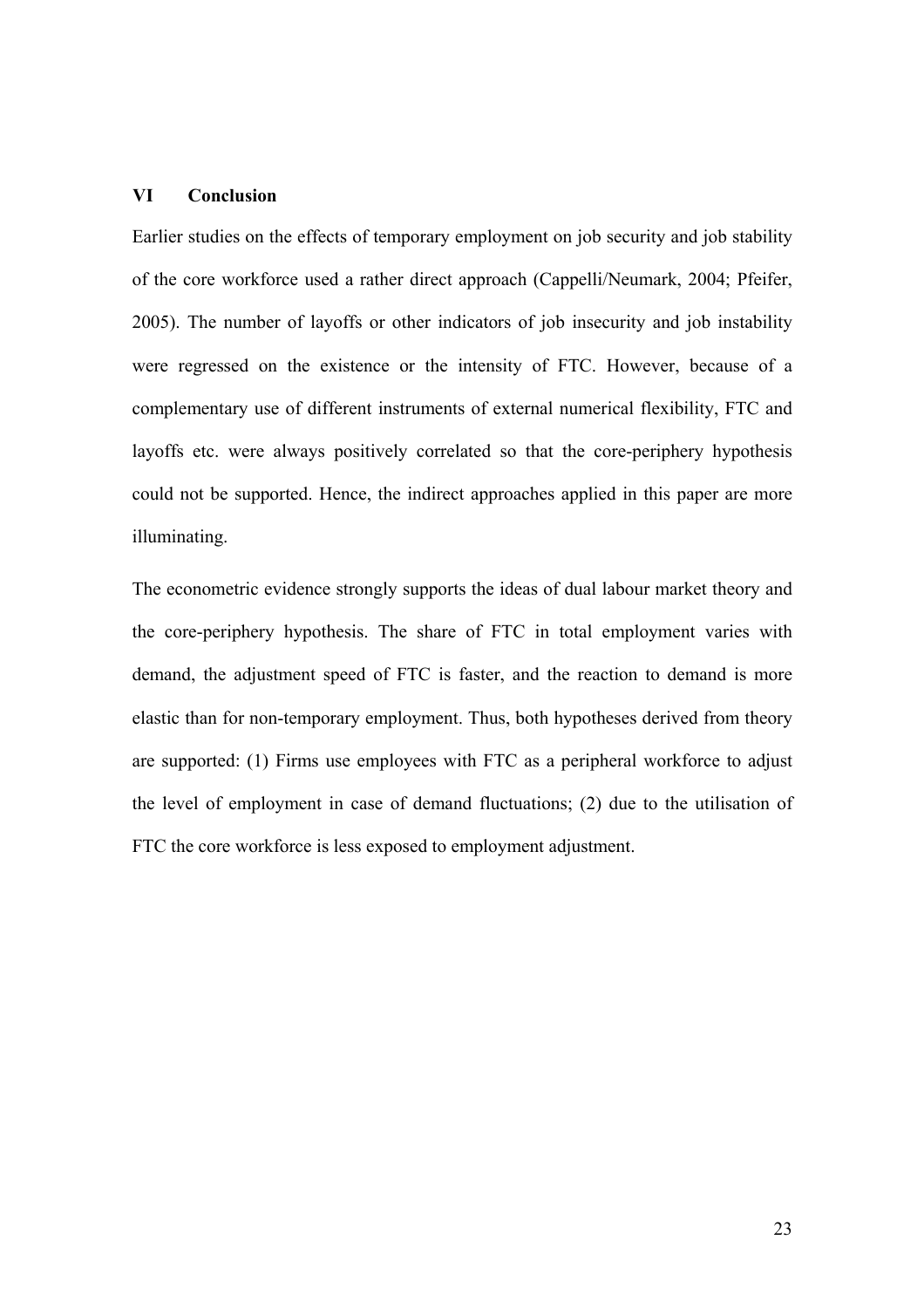#### **References**

- Abraham, K.G. (1988), 'Flexible staffing arrangements and employers' short-term adjustment strategies', in Hart, R.A. (ed), *Employment, unemployment and labor utilization,* London, 288-311.
- Arellano, M. and Bond, S.R. (1991), 'Some tests of specification for panel data: Monte Carlo evidence and an application to employment equations', *Review of Economic Studies,* 58, 277-297.
- Atkinson, J. (1987), 'Flexibility or fragmentation? The United Kingdom labour market in the eighties', *Labour and Society,* 12(1), 87-105.
- Bentolila, S. and Saint-Paul, G. (1992), 'The macroeconomic impact of flexible labor contracts, with an application to Spain', *European Economic Review,* 36(5), 1013-1053.
- Berger, S. and Piore, M.J. (1980), *Dualism and discontinuity in industrial societies*, Cambridge.
- Blundell, R. and Bond, S.R. (1998), 'Initial conditions and moment restrictions in dynamic panel data models', *Journal of Econometrics,* 87, 115-143.
- Bond, S.R. (2002), 'Dynamic panel data models: a guide to micro data methods and practice', *Portuguese Economic Journal,* 1(2), 141-162.
- Boockmann, B. and Hagen, T. (2003), 'Works councils and fixed-term employment: evidence from West German establishments', *Schmollers Jahrbuch,* 123(3), 359-381.
- Booth, A.L., Francesconi, M. and Frank, J. (2002a), 'Labour as a buffer: Do temporary workers suffer?', *IZA Discussion Paper,* No. 673.
- Booth, A.L., Francesconi, M. and Frank, J. (2002b), 'Temporary jobs: stepping stones or dead ends?', *Economic Journal,* 112(6), F189-F213.
- Brodsky, M.M. (1994), 'Labor market flexibility: a changing international perspective', *Monthly Labor Review,* 117(11), 53-60.
- Bulow, J.I. and Summers, L.H. (1986), 'A theory of dual labor markets with application to industrial policy, and Keynesian Unemployment', *Journal of Labor Economics,* 4(3), 376-414.
- Cappelli, P. and Neumark, D. (2004), 'External churning and internal flexibility: evidence on the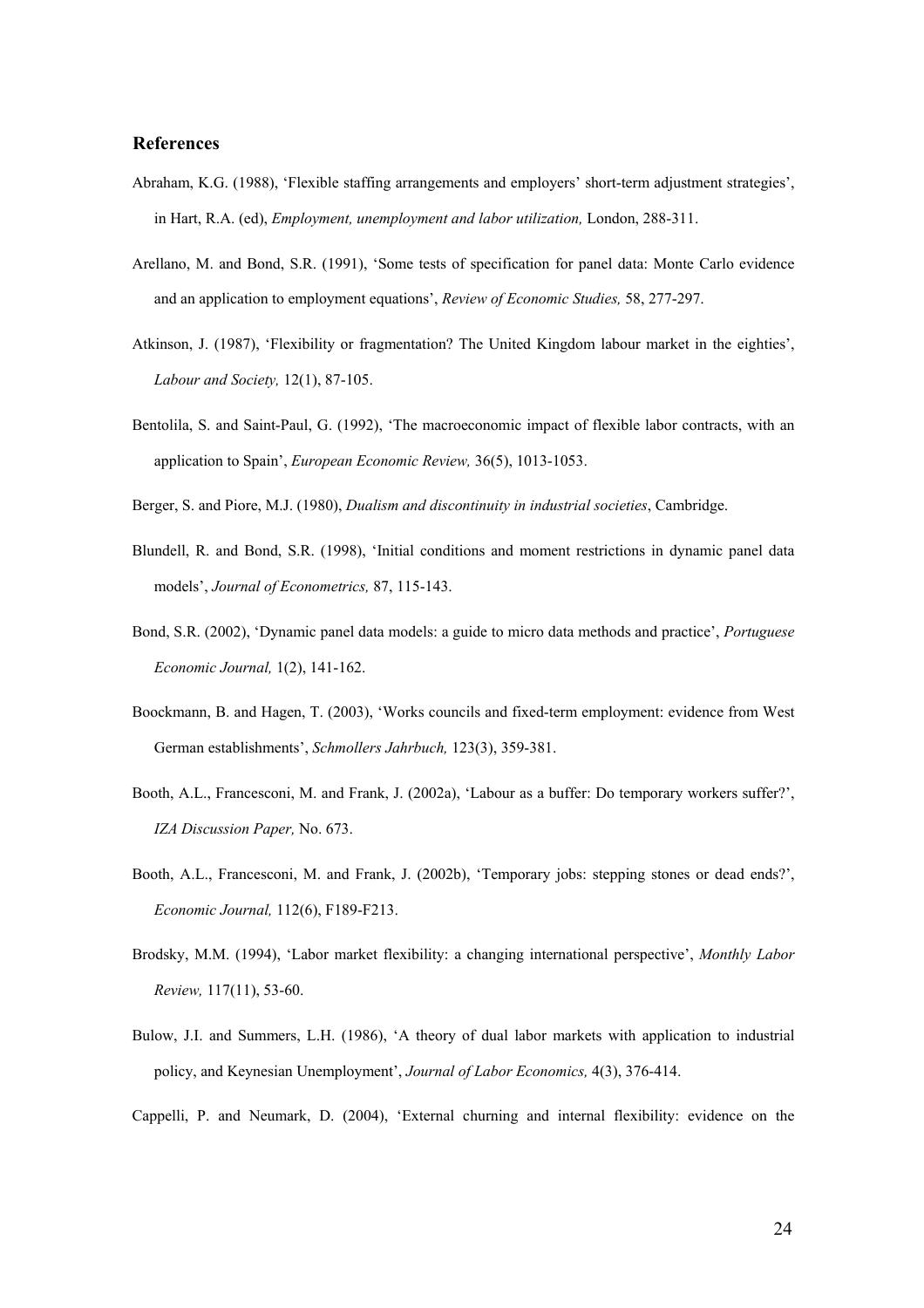functional flexibility and core-periphery hypotheses', *Industrial Relations,* 43(1), 148-182.

Carlsson, B. (1989), 'Flexibility and the theory of the firm', *International Journal of Industrial Organization,* 7(2), 179-203.

Dougherty, C. (2002), *Introduction to econometrics*, 2<sup>nd</sup> edition, Oxford.

- Engellandt, A. and Riphahn, R.T. (2005), 'Temporary contracts and employee effort', *Labour Economics,*  12(3), 281-299.
- Gerlach, K., Hübler, O. and Meyer, W. (2003), 'The Hannover Firm Panel (HFP)', *Schmollers Jahrbuch,* 123(3), 463-470.
- Gerlach, K. and Jirjahn, U. (1999), 'Längerfristige Beschäftigung, personalpolitische Konzepte und Beschäftigungsentwicklung', *Jahrbuch Ökonomie und Gesellschaft,* 15, 180-215.
- Greene, W.H. (2003), *Econometric analysis*, 5<sup>th</sup> edition, New York et al.
- Hagen, T. (2003), 'Does fixed-term contract employment raise firms' adjustment speed? Evidence from an establishment panel for West Germany', *Jahrbücher für Nationalökonomie und Statistik,* 223(4), 403-421.
- Hamermesh, D.S. (1993), *Labor demand*, Princeton.
- Hamermesh, D.S. (2000), 'The craft of labormetrics', *Industrial and Labor Relations Review*, 53(3), 363- 380.
- Heckman, J.J. (1979), 'Sample selection bias as a specification error', *Econometrica,* 47(1), 153-161.
- Houseman, S.N. (2001), 'Why employers use flexible staffing arrangements: evidence from an establishment survey', *Industrial and Labor Relations Review,* 55(1), 149-170.
- Hunter, L., McGregor, A., MacInnes, J. and Sproull, A. (1993), 'The 'flexible firm': strategy and segmentation', *British Journal of Industrial Relations,* 31(3), 383-407.
- IAB (2005), 'Zahlenfiebel', *BeitrAB* 101.
- Kalleberg, A.L. (2001), 'Organizing flexibility: the flexible firm in a new century', *British Journal of Industrial Relations,* 39(4), 479-504.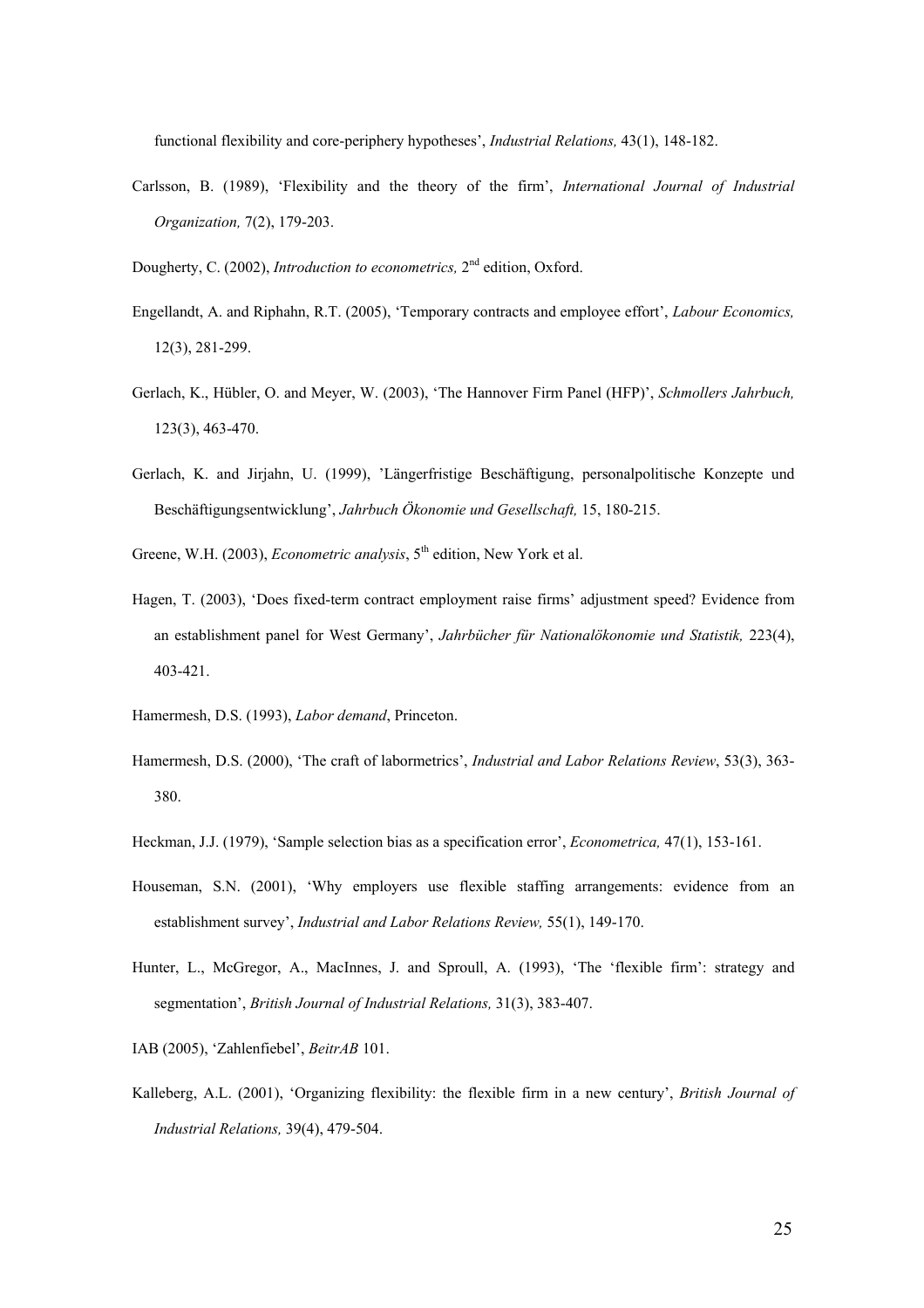Kennedy, P. (1998), *A guide to econometrics*, 4<sup>th</sup> edition, Oxford, Malden.

- Kölling, A. (1998), 'Dynamische Arbeitsnachfrage und asymmetrisches Anpassungsverhalten in der Bundesrepublik Deutschland – Eine Untersuchung mit Daten aus dem IAB-Betriebspanel', *MittAB,* 31(4), 637-647.
- Nickell, S.J. (1986), 'Dynamic models of labour demand', *Handbook of Labor Economics,* 1, 473-522.

OECD (2002), *Employment Outlook 2002*, OECD, Paris.

OECD (2004), *Employment Outlook 2004*, OECD, Paris.

- Papke, L.E. and Wooldridge, J.M. (1996), 'Econometric methods for fractional response variables with an application to 401(K) plan participation rates', *Journal of Applied Econometrics,* 11, 619-632.
- Pfeifer, C. (2005), 'Flexibility, dual labour markets, and temporary employment Empirical evidence from German establishment data', *Management Revue,* 16(3), 404-422.
- Puhani, P.A. (2000), 'The Heckman correction for sample selection and its critique', *Journal of Economic Surveys,* 14(1), 53-68.
- Rebitzer, J.B. and Taylor, L.J. (1991), 'A model of dual labor markets when product demand is uncertain', *Quarterly Journal of Economics,* 106(4), 1373-1383.
- Saint-Paul, G. (1991), 'Dynamic labor demand with dual labor markets', *Economics Letters,* 36(2), 219- 222.
- Saint-Paul, G. (1996), *Dual labor markets: a macroeconomic perspective,* London.
- Shapiro, C. and Stiglitz, J.E. (1984), 'Equilibrium unemployment as a worker discipline device', *American Economic Review,* 74(3), 433-444.

Verbeek, M. (2004), *A guide to modern econometrics*, 2nd edition, Chichester et al.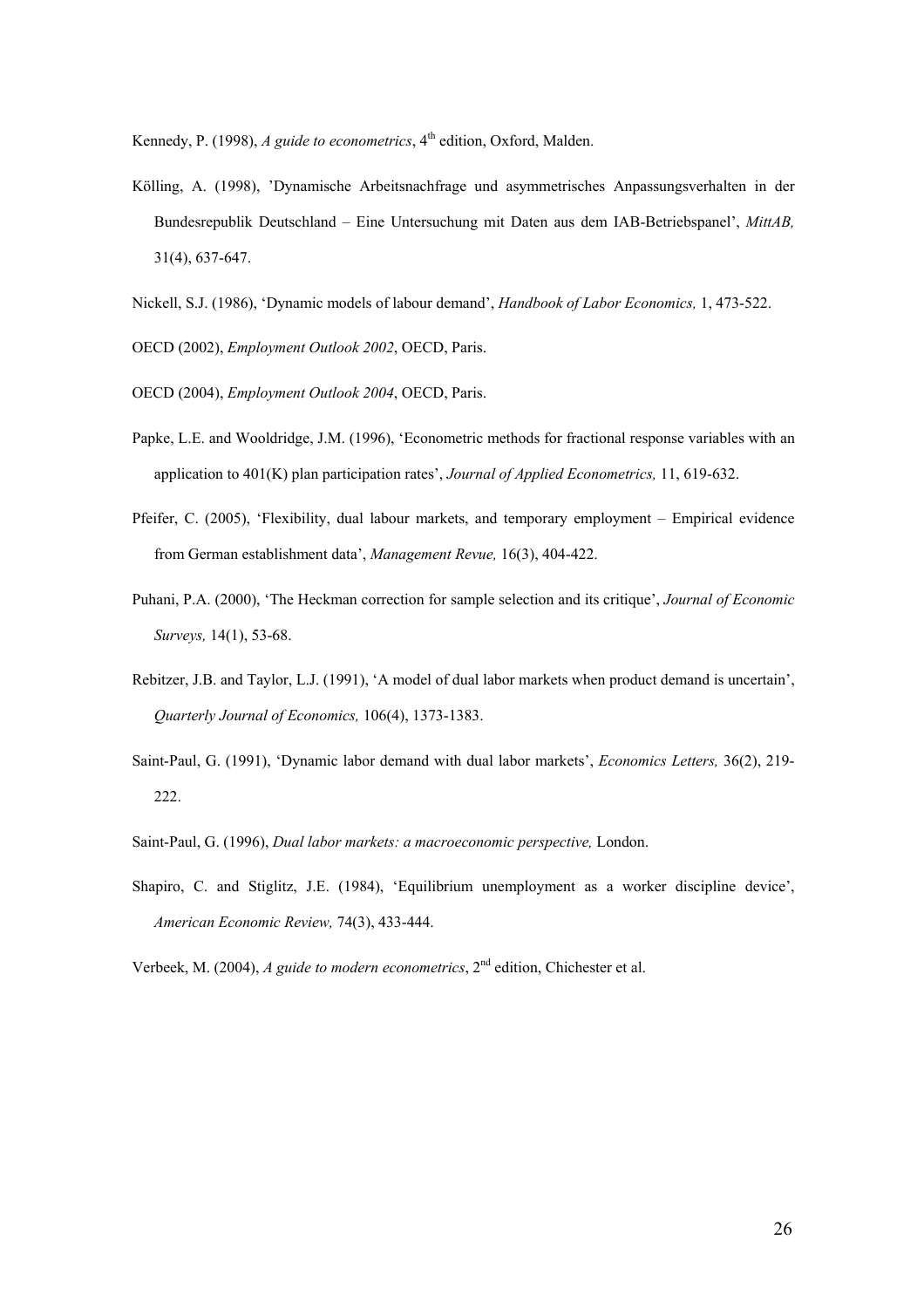# **Data Appendix**

The Hannover Firm Panel was one of the early data sets with firm level information of the labour demand side in Germany (Gerlach/Hübler/Meyer, 2003). On a yearly basis, various quantitative and qualitative characteristics relating to employment, innovations, international, and environmental activities of a fixed number of manufacturing establishments were collected. The first wave started in 1994 with 1,025 establishments. Because of panel mortality the number of participating firms decreased to 709 in the fourth wave (1997). Since funding expired in 1997, there seemed to be no opportunity to extend the panel to additional years. However, at the end of the nineties the IAB Establishment Panel project group suggested an integration of the Hannover Firm Panel into the IAB Panel as a regional subsample. Thus, a second project phase could be started in the year 2000.

In the first phase, only manufacturing establishments in Lower Saxony were chosen which had at least five employees at the time of the first survey. The observation unit is the establishment ("Betrieb"), which is a local unit in which major activities of an enterprise ("Unternehmen") are conducted. Since most decisions of interest are made there and the potential interview partners are involved in these decisions, this unit is appropriate to the scope of most research topics.

In the second phase, the planned sample size is again 1,000 and the sample is stratified according to establishment size and industry. Since the sample is enlarged to all sectors and to all establishments with one and more employees, it covers the entire economy of Lower Saxony. To prevent a large reduction in observations due to panel mortality an unbalanced panel design is adopted. The structure of the questionnaires did not change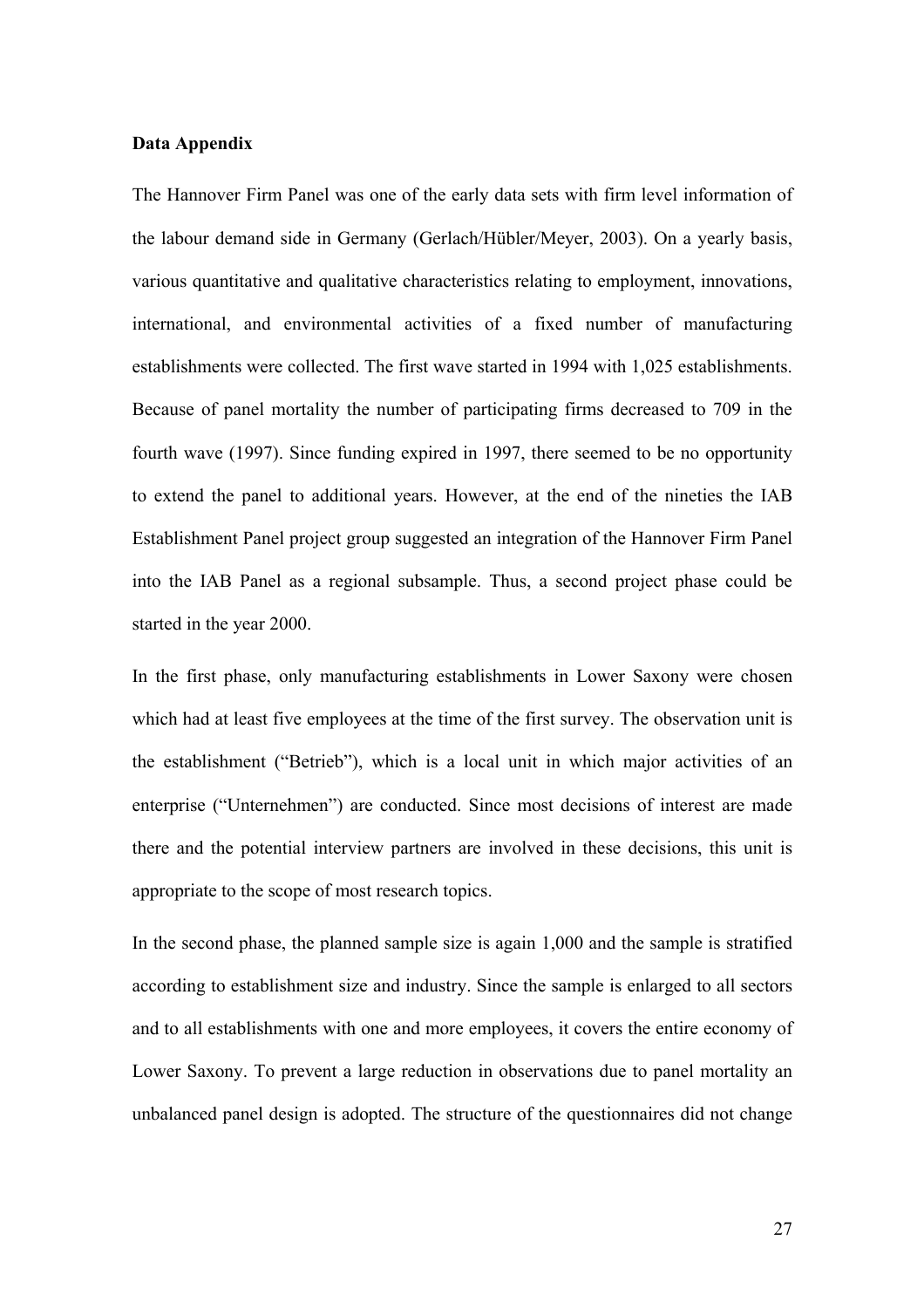in the second phase. Core questions are posed annually and other topics biannually or triennially. In addition, every year an issue of specific actual interest is addressed.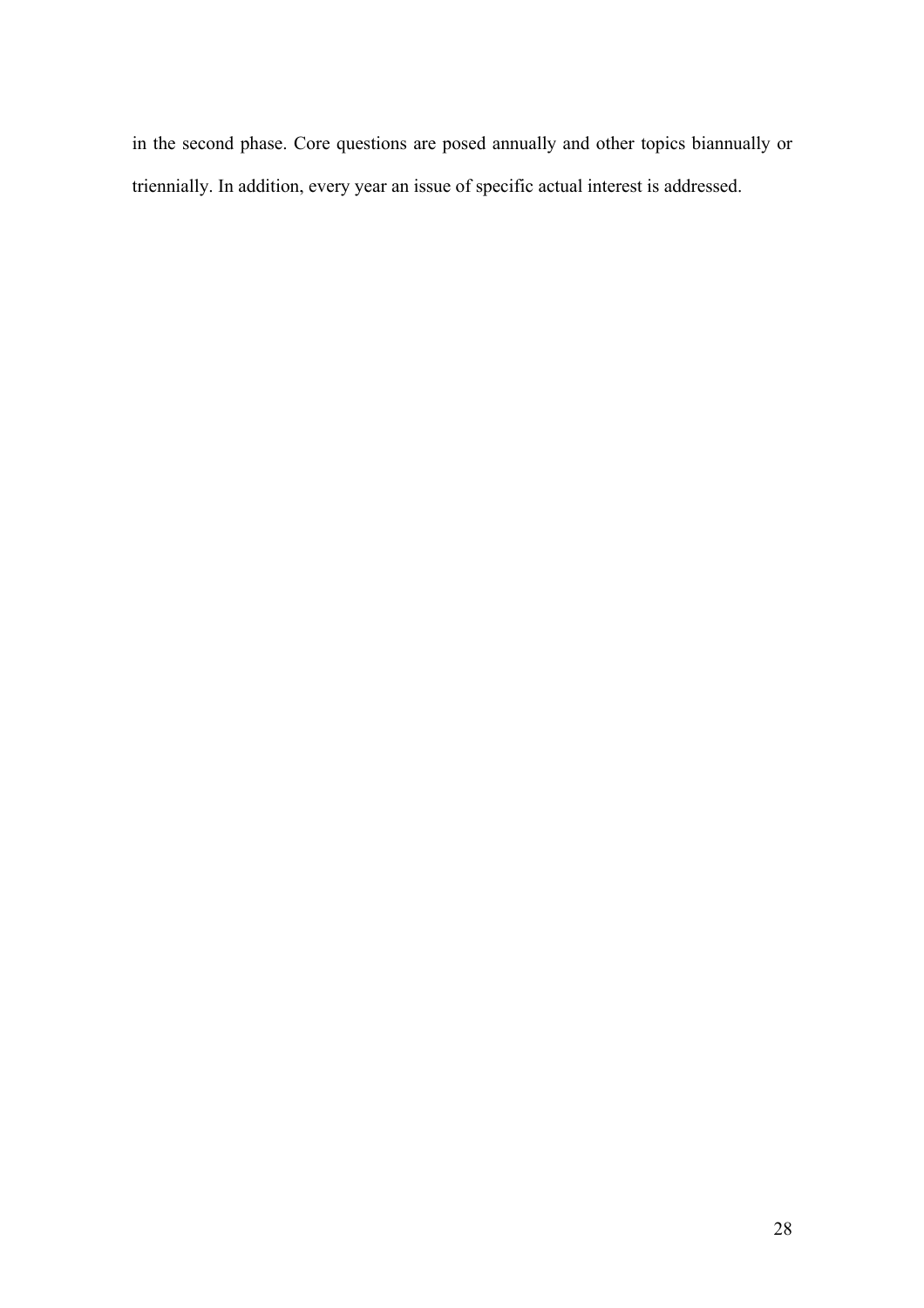Table A.1: Summary statistics for used sample in probit and tobit estimates for FTC utilisation

|                                                       | All firms |          | Firms with FTC |          | Firms without FTC |          |
|-------------------------------------------------------|-----------|----------|----------------|----------|-------------------|----------|
|                                                       | Mean      | Std.dev. | Mean           | Std.dev. | Mean              | Std.dev. |
| FTC (dummy)                                           | 0.407     | 0.491    | 1.000          | 0.000    | 0.000             | 0.000    |
| share of FTC employees                                | 0.037     | 0.091    | 0.092          | 0.125    | 0.000             | 0.000    |
| development of sales $(log Y^e_{it} - log Y_{i,t-1})$ | $-0.068$  | 1.033    | 0.002          | 0.157    | $-0.115$          | 1.334    |
| share of part-time employees                          | 0.160     | 0.217    | 0.134          | 0.192    | 0.177             | 0.232    |
| share of female employees                             | 0.328     | 0.272    | 0.321          | 0.254    | 0.333             | 0.283    |
| share of qualified employees                          | 0.645     | 0.285    | 0.660          | 0.276    | 0.635             | 0.291    |
| works council (dummy)                                 | 0.443     | 0.497    | 0.715          | 0.452    | 0.257             | 0.437    |
| industry level collective agreement (dummy)           | 0.577     | 0.494    | 0.643          | 0.479    | 0.532             | 0.499    |
| firm-level collective agreement (dummy)               | 0.087     | 0.282    | 0.122          | 0.328    | 0.062             | 0.242    |
| establishment size 1-4 (dummy)                        | 0.138     | 0.345    | 0.016          | 0.125    | 0.223             | 0.416    |
| establishment size 5-19 (dummy)                       | 0.233     | 0.423    | 0.071          | 0.256    | 0.345             | 0.475    |
| establishment size 20-99 (dummy)                      | 0.339     | 0.473    | 0.349          | 0.477    | 0.332             | 0.471    |
| establishment size 100-499 (dummy)                    | 0.235     | 0.424    | 0.448          | 0.497    | 0.089             | 0.285    |
| establishment size $\geq$ 500 (dummy)                 | 0.054     | 0.227    | 0.116          | 0.321    | 0.012             | 0.108    |
| number of observations                                |           | 3273     |                | 1332     |                   | 1941     |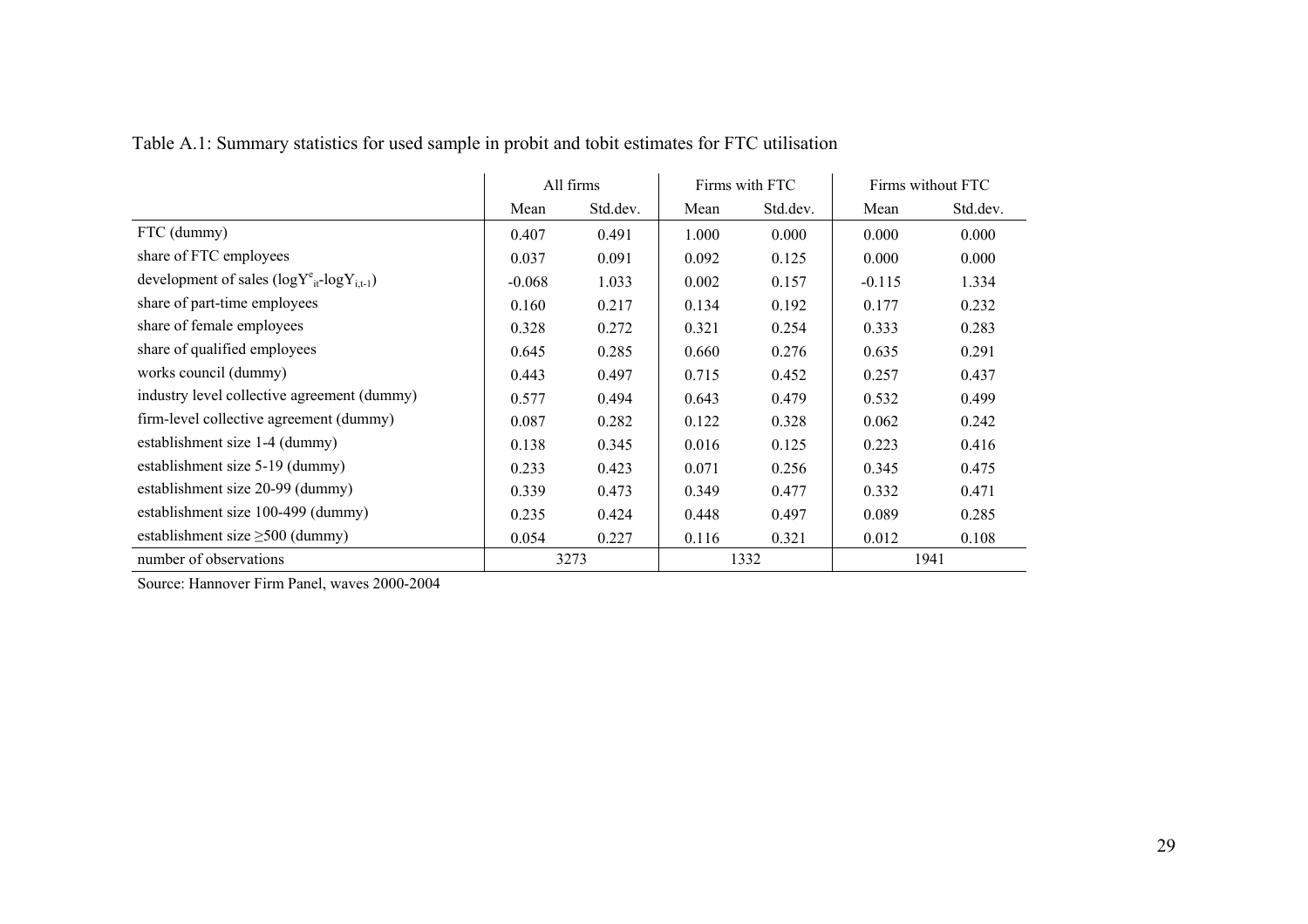Table A.2: Summary statistics for used sample in GMM estimates for dynamic labour demand

|                                             | All firms |          | Firms with FTC |          | Firms without FTC |          |
|---------------------------------------------|-----------|----------|----------------|----------|-------------------|----------|
|                                             | Mean      | Std.dev. | Mean           | Std.dev. | Mean              | Std.dev. |
| FTC (dummy)                                 | 0.391     | 0.488    | 1.000          | 0.000    | 0.000             | 0.000    |
| total employment in t (log)                 | 3.614     | 1.558    | 4.749          | 1.229    | 2.886             | 1.288    |
| total employment in t-1 (log)               | 3.641     | 1.548    | 4.754          | 1.236    | 2.927             | 1.284    |
| non-temporary employment in t (log)         | 3.578     | 1.543    | 4.655          | 1.263    | 2.886             | 1.288    |
| non-temporary employment in t-1 (log)       | 3.605     | 1.535    | 4.683          | 1.247    | 2.913             | 1.284    |
| temporary employment in t (log)             | 0.788     | 1.225    | 2.015          | 1.170    | 0.000             | 0.000    |
| temporary employment in t-1 (log)           | 0.801     | 1.221    | 1.722          | 1.388    | 0.000             | 0.000    |
| expected sales in t (log)                   | 15.182    | 2.098    | 16.560         | 1.620    | 14.298            | 1.882    |
| sum of salaries per capita (log)            | 7.502     | 0.675    | 7.701          | 0.381    | 7.375             | 0.783    |
| sum of investments per capita (log)         | 6.154     | 3.611    | 7.240          | 2.844    | 5.456             | 3.870    |
| share of part-time employees                | 0.160     | 0.213    | 0.132          | 0.186    | 0.178             | 0.227    |
| share of female employees                   | 0.319     | 0.267    | 0.315          | 0.248    | 0.322             | 0.279    |
| share of qualified employees                | 0.657     | 0.278    | 0.671          | 0.269    | 0.648             | 0.283    |
| works council (dummy)                       | 0.438     | 0.496    | 0.720          | 0.449    | 0.258             | 0.437    |
| industry level collective agreement (dummy) | 0.591     | 0.492    | 0.646          | 0.479    | 0.555             | 0.497    |
| firm-level collective agreement (dummy)     | 0.079     | 0.269    | 0.122          | 0.328    | 0.051             | 0.219    |
| number of observations                      | 2008      |          | 785            |          | 1223              |          |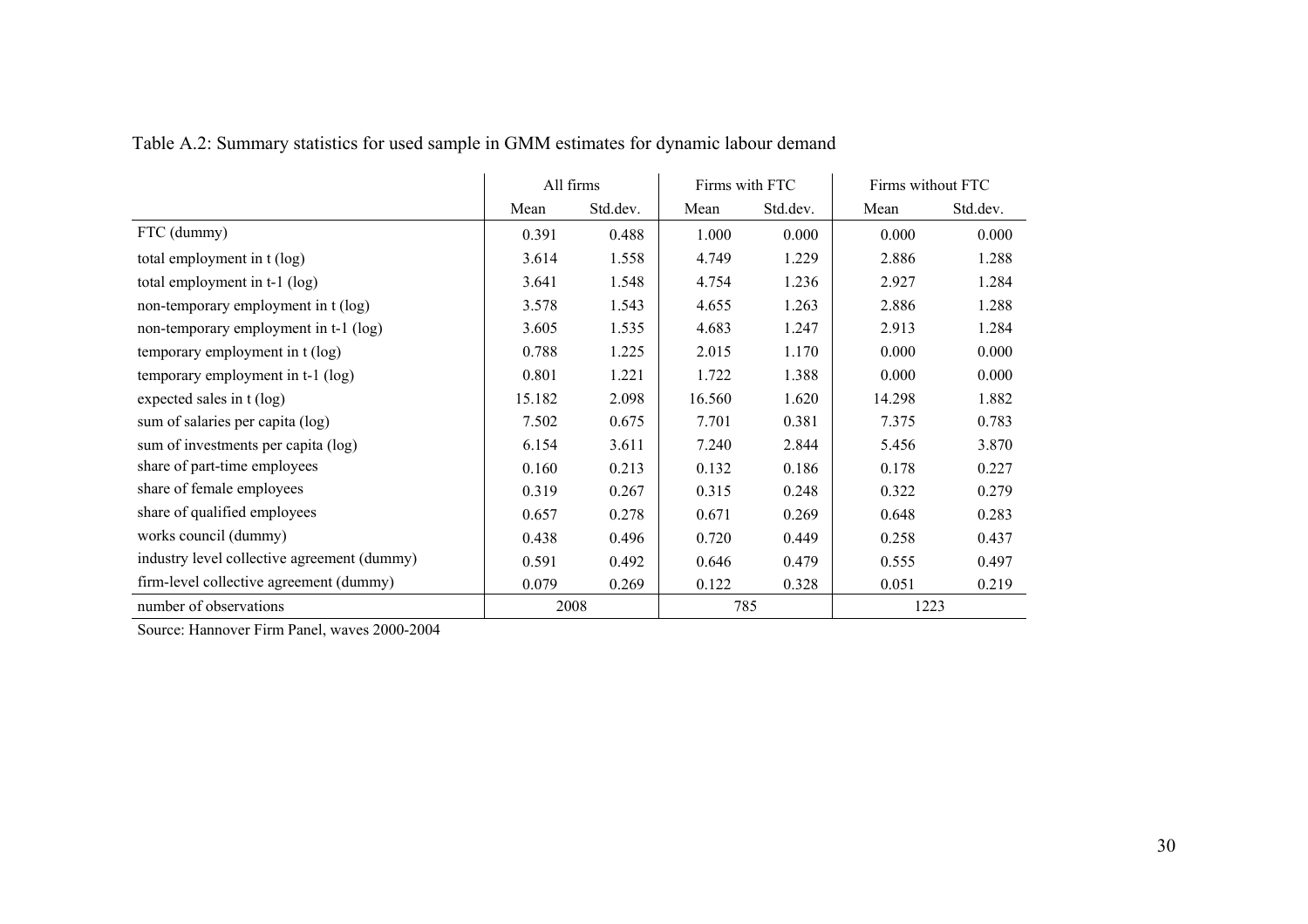# **Tables included in text**

|               | Share of FTC in total $(\% )$ | Share of group in FTC $(\%)$ |
|---------------|-------------------------------|------------------------------|
| total         | 7.7                           | 100.0                        |
| West Germany  | 7.1                           | 75.5                         |
| East Germany  | 10.7                          | 24.5                         |
| men           | 7.5                           | 51.1                         |
| women         | $8.0\,$                       | 48.9                         |
| blue-collar   | 7.9                           | 38.4                         |
| white-collar  | 7.7                           | 61.6                         |
| German        | 7.4                           | 86.6                         |
| Non-German    | 11.5                          | 13.4                         |
| age $\leq$ 25 | 23.4                          | 23.9                         |
| age 25-44     | 7.9                           | 55.7                         |
| age 45-59     | 4.1                           | 17.8                         |
| age > 59      | 4.8                           | 2.6                          |

# Table 1: German employees in fixed-term contracts 2004

Source: IAB (2005: table 3.7.1-3.7.3); German Microcensus, wave 2004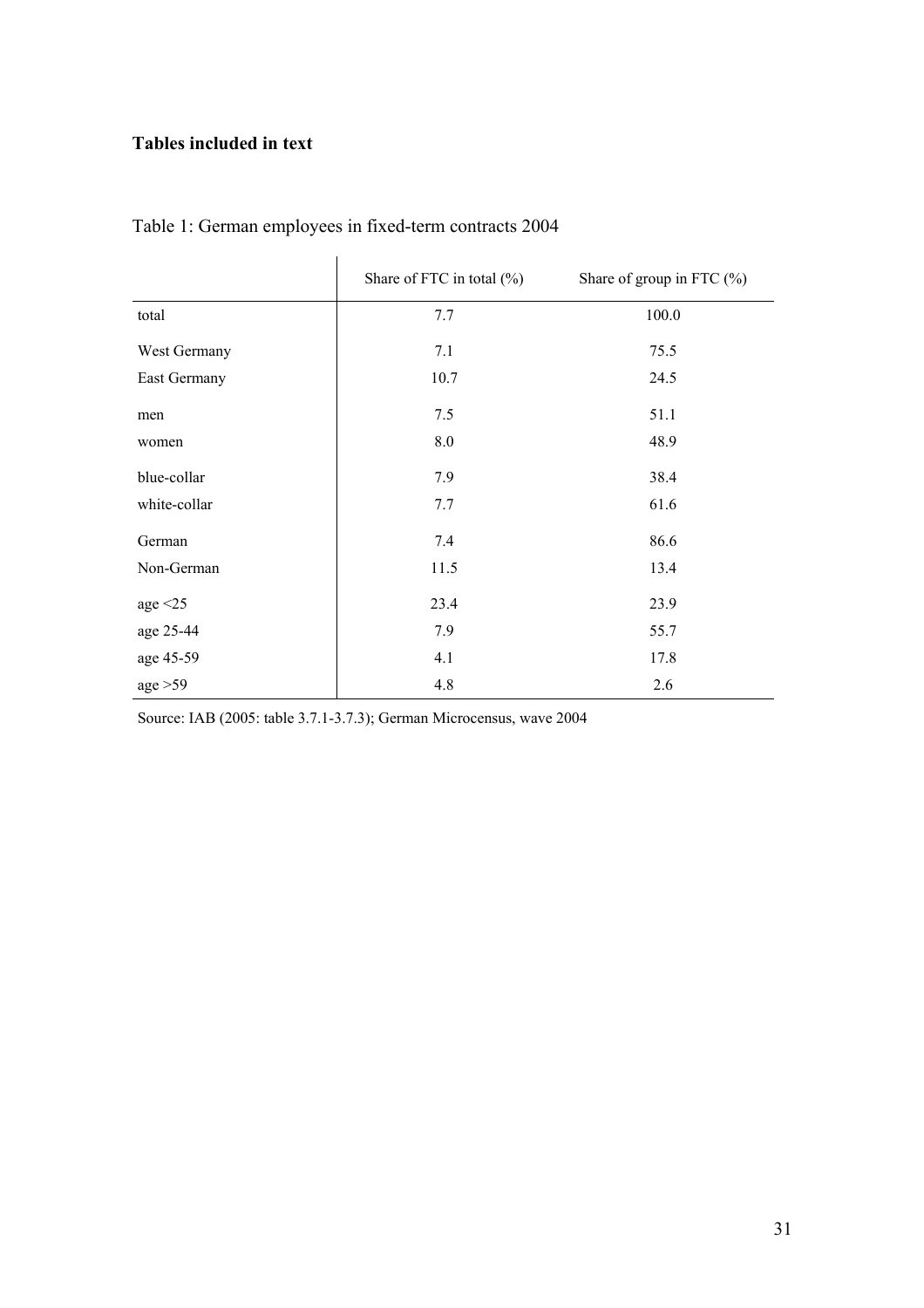Table 2: Fixed-term contracts in Lower Saxony 2000-2004; weighted frequencies in percent

|                                                                                     | 2000 | 2001           | 2002 | 2003 | 2004 |
|-------------------------------------------------------------------------------------|------|----------------|------|------|------|
| share of firms with utilisation <sup>a)</sup>                                       | 10   | 9              | 12   | 15   | 18   |
| share of employees <sup>a)</sup><br>(basis: all firms)                              | 5    | $\overline{4}$ | 5    | 5    | 6    |
| share of employees <sup>a)</sup><br>(basis: firms with FTC)                         | 10   | 9              | 11   | 9    | 11   |
| share of firms with hiring b)                                                       |      | 30             | 25   | 27   | 28   |
| thereof share of firms with FTC hiring b)                                           |      | 27             | 28   | 38   | 41   |
| share of FTC hirings in all hirings <sup>b)</sup><br>(basis: all firms)             |      | 37             | 39   | 38   | 46   |
| share of FTC hirings in all hirings <sup>b)</sup><br>(basis: firms with FTC hiring) |      | 72             | 72   | 75   | 75   |

a) June 30 of each year

b) First half of each year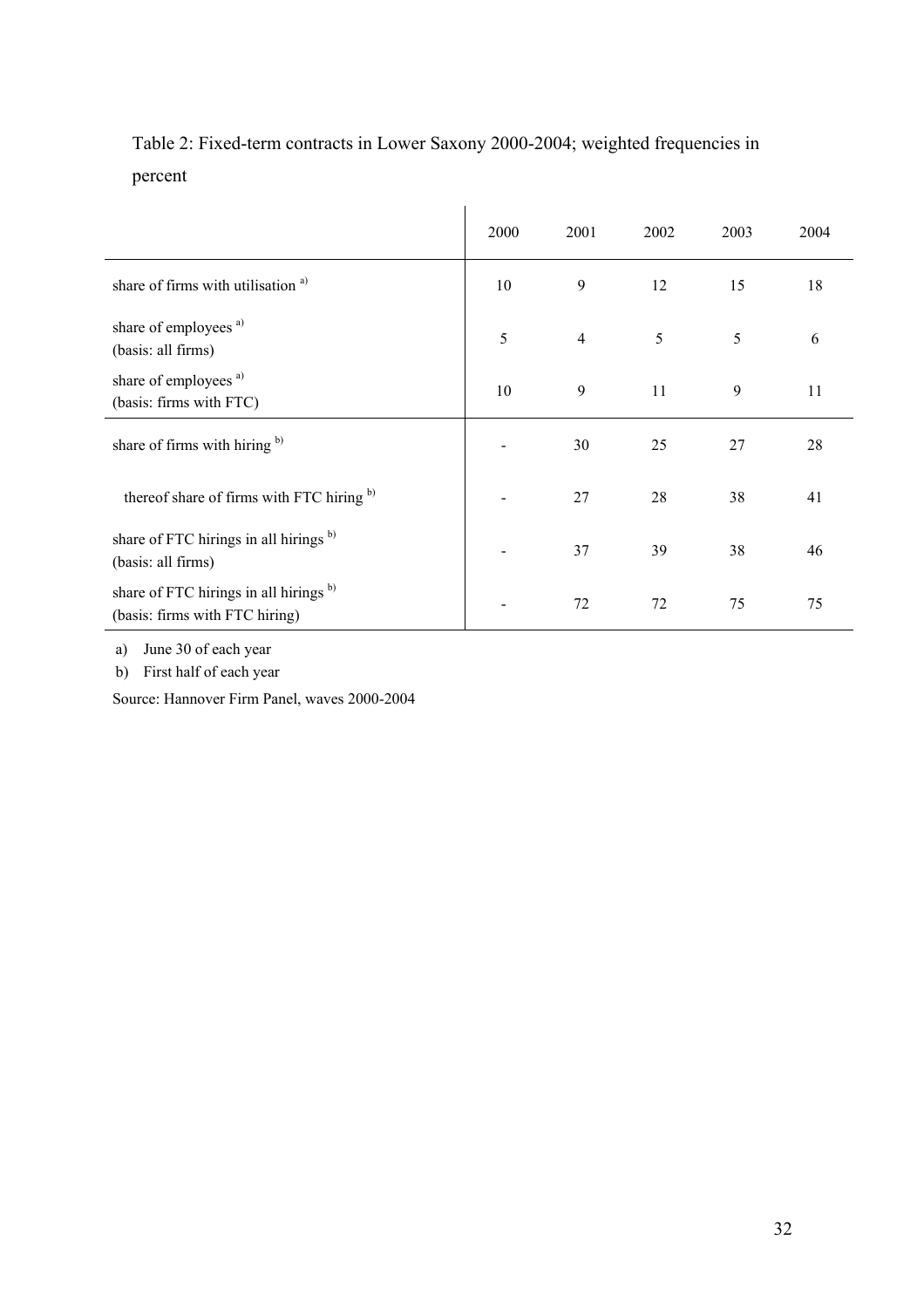| Table 3: Probability of FTC; pooled sample probit and random effects probit |  |  |
|-----------------------------------------------------------------------------|--|--|
|                                                                             |  |  |

|                                                     | probit (pooled sample) | marginal effects       | probit (random effects) | marginal effects      |
|-----------------------------------------------------|------------------------|------------------------|-------------------------|-----------------------|
| development of sales $(logY^e_{it} - logY_{i,t-1})$ | $0.712***$<br>(0.174)  | $0.264***$<br>(0.063)  | $1.060***$<br>(0.245)   | $0.366***$<br>(0.082) |
| share of part-time employees                        | $-0.118$<br>(0.168)    | $-0.044$<br>(0.062)    | 0.005<br>(0.265)        | 0.002<br>(0.091)      |
| share of female employees                           | $0.380***$<br>(0.140)  | $0.141***$<br>(0.052)  | $0.413*$<br>(0.235)     | $0.143*$<br>(0.081)   |
| share of qualified employees                        | $-0.400***$<br>(0.102) | $-0.148***$<br>(0.038) | $-0.377**$<br>(0.166)   | $-0.130**$<br>(0.057) |
| works council (dummy)                               | $0.410***$<br>(0.069)  | $0.153***$<br>(0.026)  | $0.607***$<br>(0.123)   | $0.211***$<br>(0.042) |
| industry level collective agreement (dummy)         | 0.019<br>(0.065)       | 0.007<br>(0.024)       | 0.016<br>(0.105)        | 0.005<br>(0.036)      |
| firm-level collective agreement (dummy)             | $-0.074$<br>(0.103)    | $-0.027$<br>(0.037)    | $-0.084$<br>(0.162)     | $-0.029$<br>(0.054)   |
| constant                                            | $-1.472***$<br>(0.219) |                        | $-2.141***$<br>(0.391)  |                       |
| year (dummies)                                      | <b>YES</b>             | <b>YES</b>             | <b>YES</b>              | <b>YES</b>            |
| industry (dummies)                                  | <b>YES</b>             | <b>YES</b>             | <b>YES</b>              | <b>YES</b>            |
| establishment size (dummies)                        | <b>YES</b>             | <b>YES</b>             | <b>YES</b>              | <b>YES</b>            |
| Likelihood ratio test                               | 1365.520***            |                        |                         |                       |
| Wald test                                           |                        |                        | 444.420***              |                       |
| Pseudo R <sup>2</sup> (McFadden)                    | 0.309                  |                        | 0.204                   |                       |
| number of observations                              | 3273                   | 3273                   | 3273                    | 3273                  |
| number of establishments                            | 1243                   | 1243                   | 1243                    | 1243                  |

Note: Standard errors in brackets. Significant at the \* 10%-, \*\* 5%-, and \*\*\* 1%-level.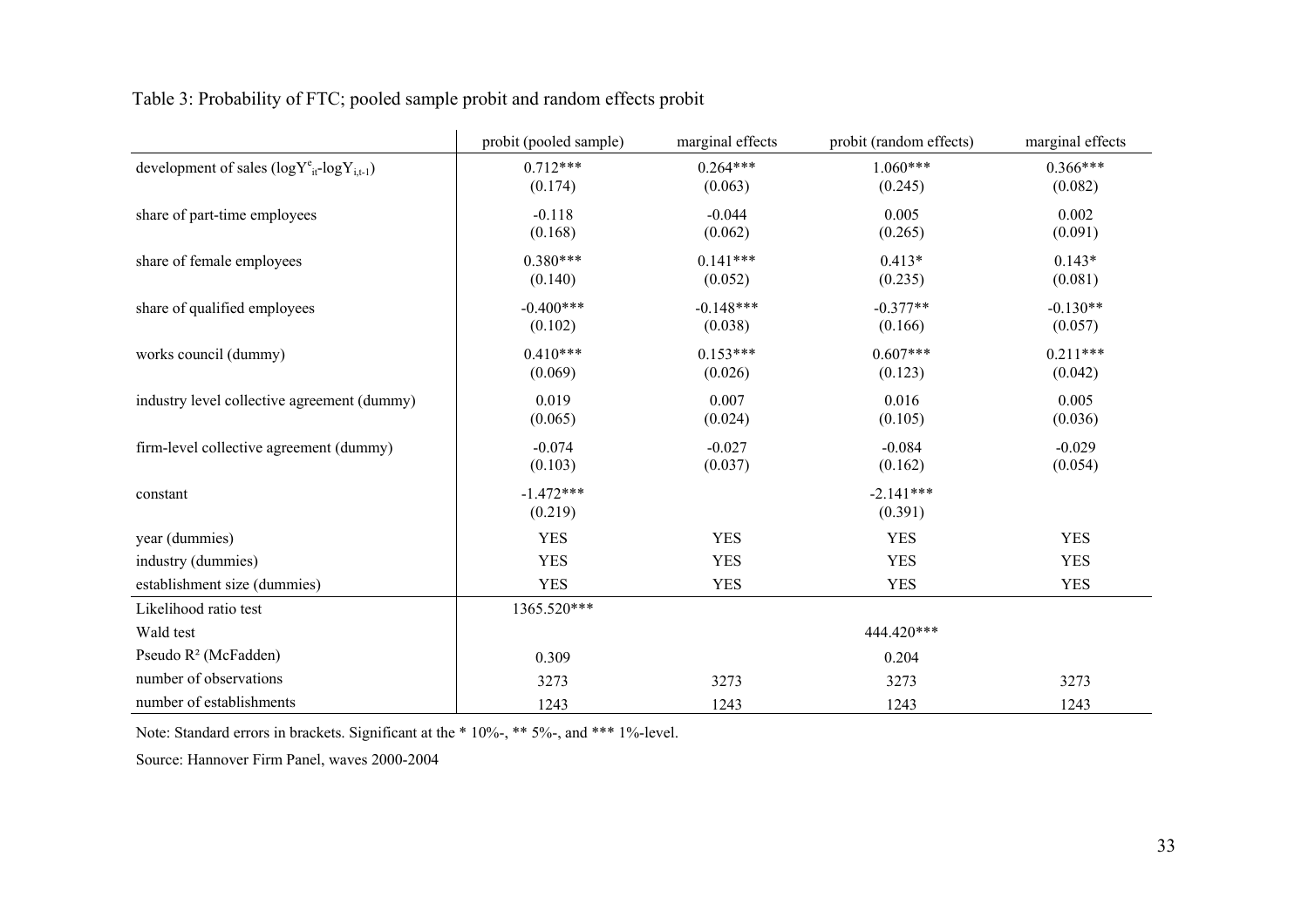|                                                     | tobit (pooled sample)  | tobit (random effects) | glm (restricted sample) | glm (marginal effects) |
|-----------------------------------------------------|------------------------|------------------------|-------------------------|------------------------|
| development of sales $(logY^e_{it} - logY_{i,t-1})$ | $0.084***$<br>(0.024)  | $0.043**$<br>(0.019)   | $1.170***$<br>(0.410)   | $0.086***$<br>(0.030)  |
| share of part-time employees                        | 0.012<br>(0.022)       | 0.020<br>(0.024)       | $-0.194$<br>(0.373)     | $-0.014$<br>(0.027)    |
| share of female employees                           | $0.040**$<br>(0.019)   | 0.030<br>(0.022)       | $-0.075$<br>(0.286)     | $-0.006$<br>(0.021)    |
| share of qualified employees                        | $-0.075***$<br>(0.013) | $-0.060***$<br>(0.015) | $-0.806***$<br>(0.181)  | $-0.059***$<br>(0.013) |
| works council (dummy)                               | $0.024**$<br>(0.010)   | $0.028**$<br>(0.012)   | $-0.518***$<br>(0.115)  | $-0.043***$<br>(0.011) |
| industry level collective agreement (dummy)         | 0.005<br>(0.009)       | $-0.001$<br>(0.010)    | $0.235*$<br>(0.126)     | $0.017*$<br>(0.009)    |
| firm-level collective agreement (dummy)             | 0.006<br>(0.013)       | 0.009<br>(0.014)       | $0.369**$<br>(0.160)    | $0.030**$<br>(0.015)   |
| constant                                            | $-0.174***$<br>(0.029) | $-0.168***$<br>(0.039) | $-0.351$<br>(0.405)     |                        |
| year (dummies)                                      | <b>YES</b>             | <b>YES</b>             | <b>YES</b>              | <b>YES</b>             |
| industry (dummies)                                  | <b>YES</b>             | <b>YES</b>             | <b>YES</b>              | <b>YES</b>             |
| establishment size (dummies)                        | <b>YES</b>             | <b>YES</b>             | <b>YES</b>              | <b>YES</b>             |
| Likelihood ratio test                               | 808.470***             |                        |                         |                        |
| Wald test                                           |                        | 342.660***             | 238.440***              |                        |
| Pseudo $R^2$ (McFadden)                             | 0.633                  |                        | 0.079                   |                        |
| number of observations                              | 3273                   | 3273                   | 1024                    | 1024                   |
| number of left-censored observations                | 1941                   | 1941                   | $\boldsymbol{0}$        | $\boldsymbol{0}$       |
| number of uncensored observations                   | 1328                   | 1328                   | 1024                    | 1024                   |
| number of establishments                            | 1243                   | 1243                   | 495                     | 495                    |

Note: Standard errors in brackets. Robust standard errors for GLM. Significant at the \* 10%-, \*\* 5%-, and \*\*\* 1%-level.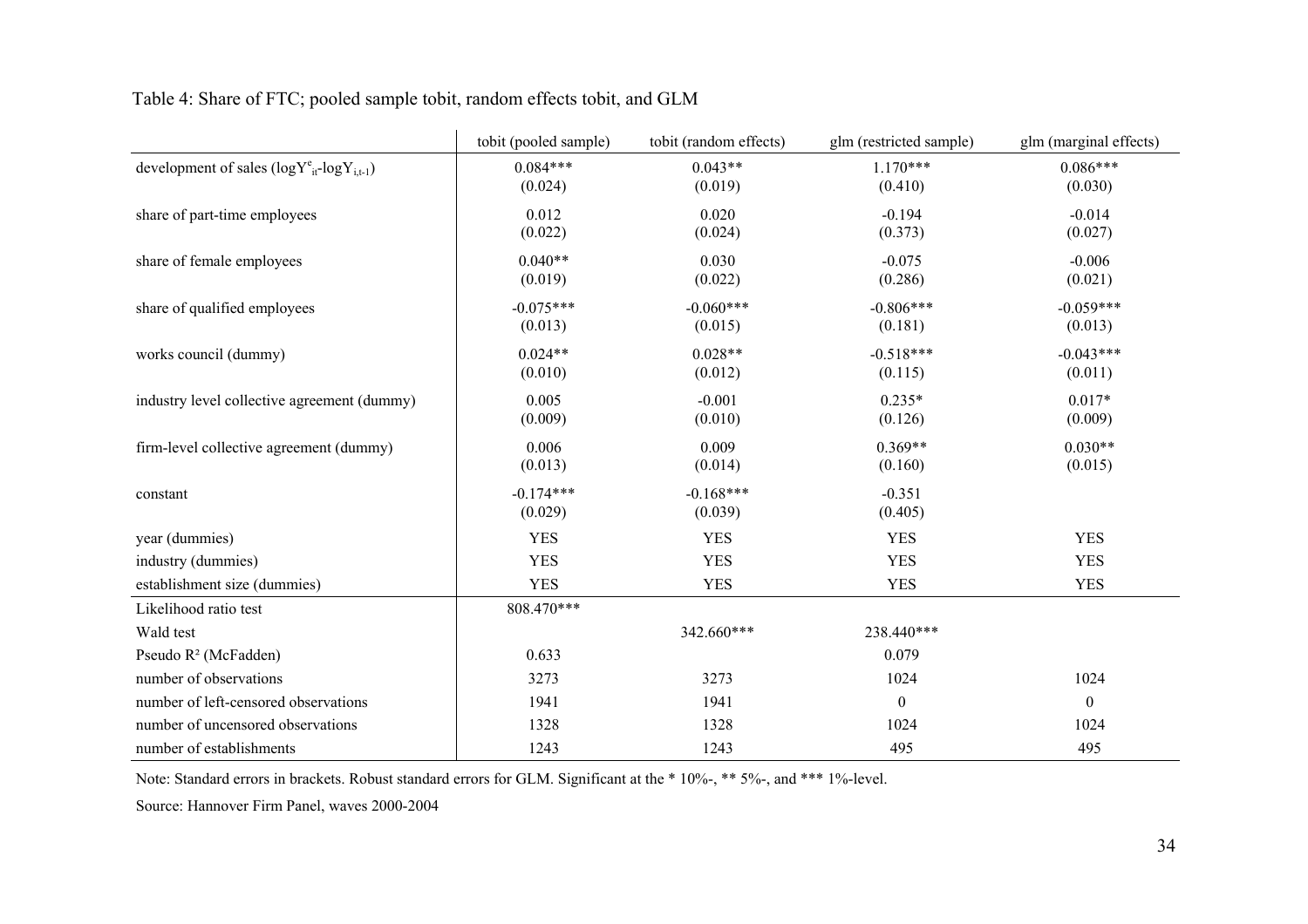|                                                    | ${\bf E}$   | ${\bf N}$   | ${\bf F}$  |
|----------------------------------------------------|-------------|-------------|------------|
| number of employees in t-1 (log) $[1-\lambda]$     | $0.824***$  | $0.841***$  | $0.328***$ |
|                                                    | (0.050)     | (0.047)     | (0.070)    |
| expected sales in t (log) $[\alpha \cdot \lambda]$ | $0.107***$  | $0.095***$  | $0.225***$ |
|                                                    | (0.031)     | (0.029)     | (0.063)    |
| sum of salaries per capita (log)                   | $-0.014$    | 0.013       | $-0.180$   |
|                                                    | (0.040)     | (0.039)     | (0.146)    |
| sum of investments per capita (log)                | 0.001       | 0.001       | 0.011      |
|                                                    | (0.004)     | (0.004)     | (0.014)    |
| share of part-time employees                       | $0.276***$  | $0.189*$    | 0.395      |
|                                                    | (0.102)     | (0.098)     | (0.386)    |
| share of female employees                          | 0.003       | $-0.093$    | 0.160      |
|                                                    | (0.120)     | (0.116)     | (0.448)    |
| share of qualified employees                       | $-0.020$    | 0.017       | $-0.200$   |
|                                                    | (0.073)     | (0.070)     | (0.274)    |
| works council (dummy)                              | $0.153*$    | 0.095       | 0.343      |
|                                                    | (0.089)     | (0.086)     | (0.311)    |
| industry level collective agreement (dummy)        | 0.053       | 0.086       | $-0.224$   |
|                                                    | (0.073)     | (0.071)     | (0.273)    |
| firm-level collective agreement (dummy)            | 0.146       | 0.121       | 0.427      |
|                                                    | (0.118)     | (0.114)     | (0.456)    |
| constant                                           | $-0.825$    | $-1.034**$  | $-0.413$   |
|                                                    | (0.526)     | (0.501)     | (1.699)    |
| year (dummies)                                     | <b>YES</b>  | <b>YES</b>  | <b>YES</b> |
| industry (dummies)                                 | <b>YES</b>  | <b>YES</b>  | <b>YES</b> |
| Wald test $(\chi^2)$                               | 6170.700*** | 6476.770*** | 132.800*** |
| Sargan test (p-value)                              | 0.989       | 0.995       | 0.999      |
| 1st order autocorrelation (p-value)                | 0.000       | 0.000       | 0.000      |
| 2nd order autocorrelation (p-value)                | 0.727       | 0.435       | 0.011      |
| number of observations                             | 2008        | 2008        | 2008       |
| number of establishments                           | 860         | 860         | 860        |

# Table 5: Dynamic labour demand; GMM estimates for all establishments

Note: (E) total employment, (N) non-temporary employment, (F) temporary employment in FTC. Standard errors in brackets. Significant at the \* 10%-, \*\* 5%-, and \*\*\* 1%-level.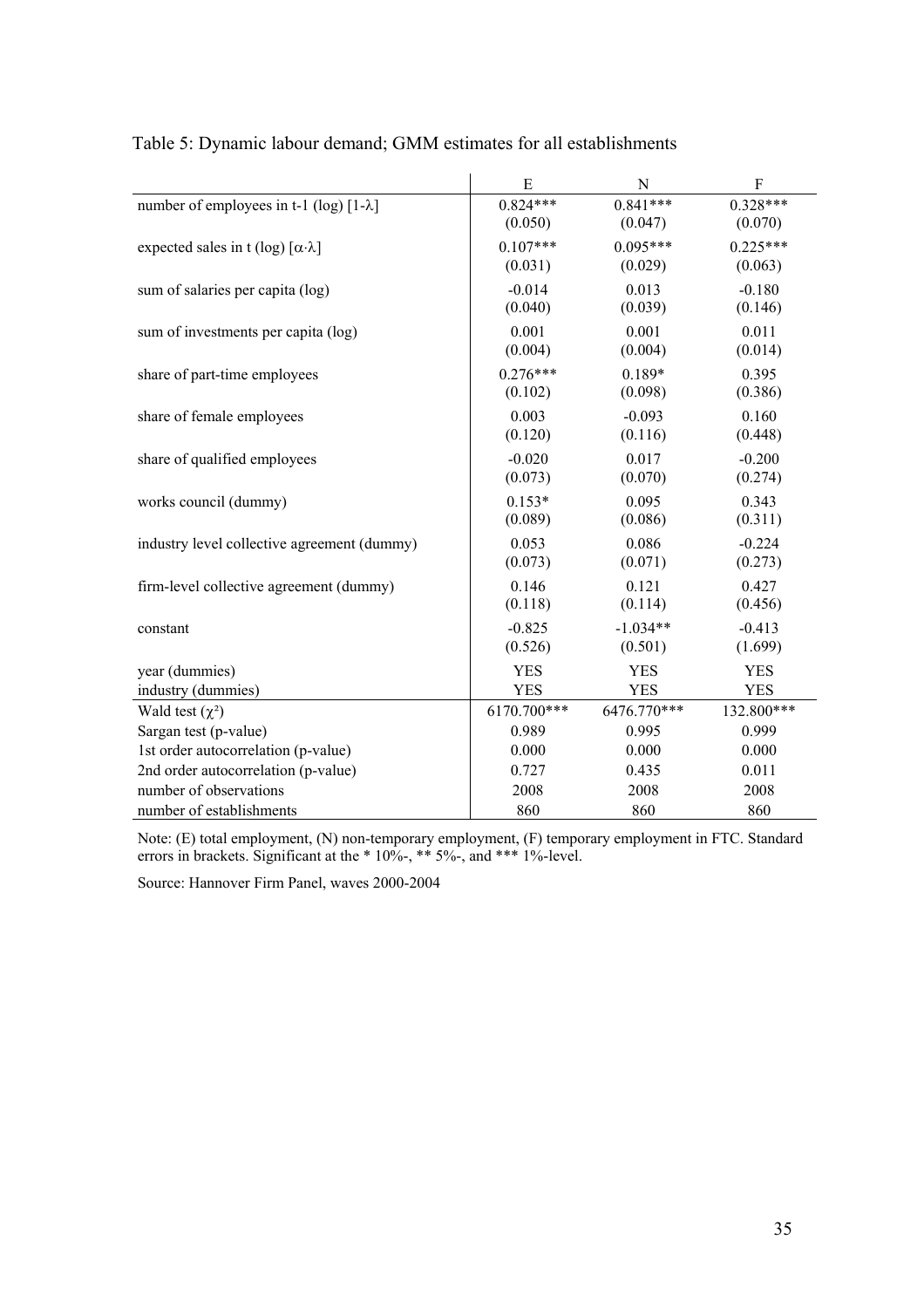| Table 6: Dynamic labour demand; GMM estimates for establishments with and without |  |
|-----------------------------------------------------------------------------------|--|
| <b>FTC</b>                                                                        |  |

|                                                                | Firms with FTC in t<br>Without FTC |             |            |             |  |
|----------------------------------------------------------------|------------------------------------|-------------|------------|-------------|--|
|                                                                | E                                  | N           | ${\bf F}$  | $E=N$       |  |
| number of employees in t-1 (log) $[1-\lambda]$                 | $0.758***$                         | $0.851***$  | $0.327***$ | $0.818***$  |  |
|                                                                | (0.071)                            | (0.073)     | (0.073)    | (0.051)     |  |
| expected sales in t (log) $\lceil \alpha \cdot \lambda \rceil$ | $0.174***$                         | 0.086       | $0.394***$ | $0.095***$  |  |
|                                                                | (0.058)                            | (0.057)     | (0.116)    | (0.035)     |  |
| sum of salaries per capita (log)                               | $-0.183**$                         | $-0.015$    | $-0.792**$ | 0.018       |  |
|                                                                | (0.088)                            | (0.086)     | (0.398)    | (0.042)     |  |
| sum of investments per capita (log)                            | 0.002                              | 0.003       | 0.030      | $-0.002$    |  |
|                                                                | (0.006)                            | (0.006)     | (0.024)    | (0.005)     |  |
| share of part-time employees                                   | $-0.075$                           | $-0.432**$  | $1.545**$  | $0.274**$   |  |
|                                                                | (0.185)                            | (0.178)     | (0.701)    | (0.117)     |  |
| share of female employees                                      | 0.128                              | $0.269*$    | $-1.201*$  | $-0.101$    |  |
|                                                                | (0.154)                            | (0.153)     | (0.649)    | (0.148)     |  |
| share of qualified employees                                   | $-0.072$                           | 0.016       | $-0.424$   | 0.038       |  |
|                                                                | (0.102)                            | (0.099)     | (0.415)    | (0.098)     |  |
| works council (dummy)                                          | 0.112                              | 0.026       | 0.194      | 0.121       |  |
|                                                                | (0.075)                            | (0.076)     | (0.308)    | (0.112)     |  |
| industry level collective agreement (dummy)                    | 0.055                              | $0.164**$   | $-0.429$   | 0.120       |  |
|                                                                | (0.076)                            | (0.077)     | (0.339)    | (0.078)     |  |
| firm-level collective agreement (dummy)                        | 0.067                              | 0.165       | $-0.647$   | 0.151       |  |
|                                                                | (0.105)                            | (0.104)     | (0.444)    | (0.145)     |  |
| constant                                                       | 0.363                              | $-0.341$    | $-5.625$   | $-0.377$    |  |
|                                                                | (1.540)                            | (1.502)     | (6.415)    | (0.721)     |  |
| year (dummies)                                                 | <b>YES</b>                         | <b>YES</b>  | <b>YES</b> | <b>YES</b>  |  |
| industry (dummies)                                             | <b>YES</b>                         | <b>YES</b>  | <b>YES</b> | <b>YES</b>  |  |
| Wald test $(\chi^2)$                                           | 2977.780***                        | 3249.710*** | 109.870*** | 2213.850*** |  |
| Sargan test (p-value)                                          | 0.975                              | 0.996       | 0.737      | 0.999       |  |
| 1st order autocorrelation (p-value)                            | 0.000                              | 0.000       | 0.000      | 0.000       |  |
| 2nd order autocorrelation (p-value)                            | 0.595                              | 0.798       | 0.203      | 0.309       |  |
| number of observations                                         | 785                                | 785         | 785        | 1223        |  |
| number of establishments                                       | 412                                | 412         | 412        | 604         |  |

Note: (E) total employment, (N) non-temporary employment, (F) temporary employment in FTC. Standard errors in brackets. Significant at the \* 10%-, \*\* 5%-, and \*\*\* 1%-level.